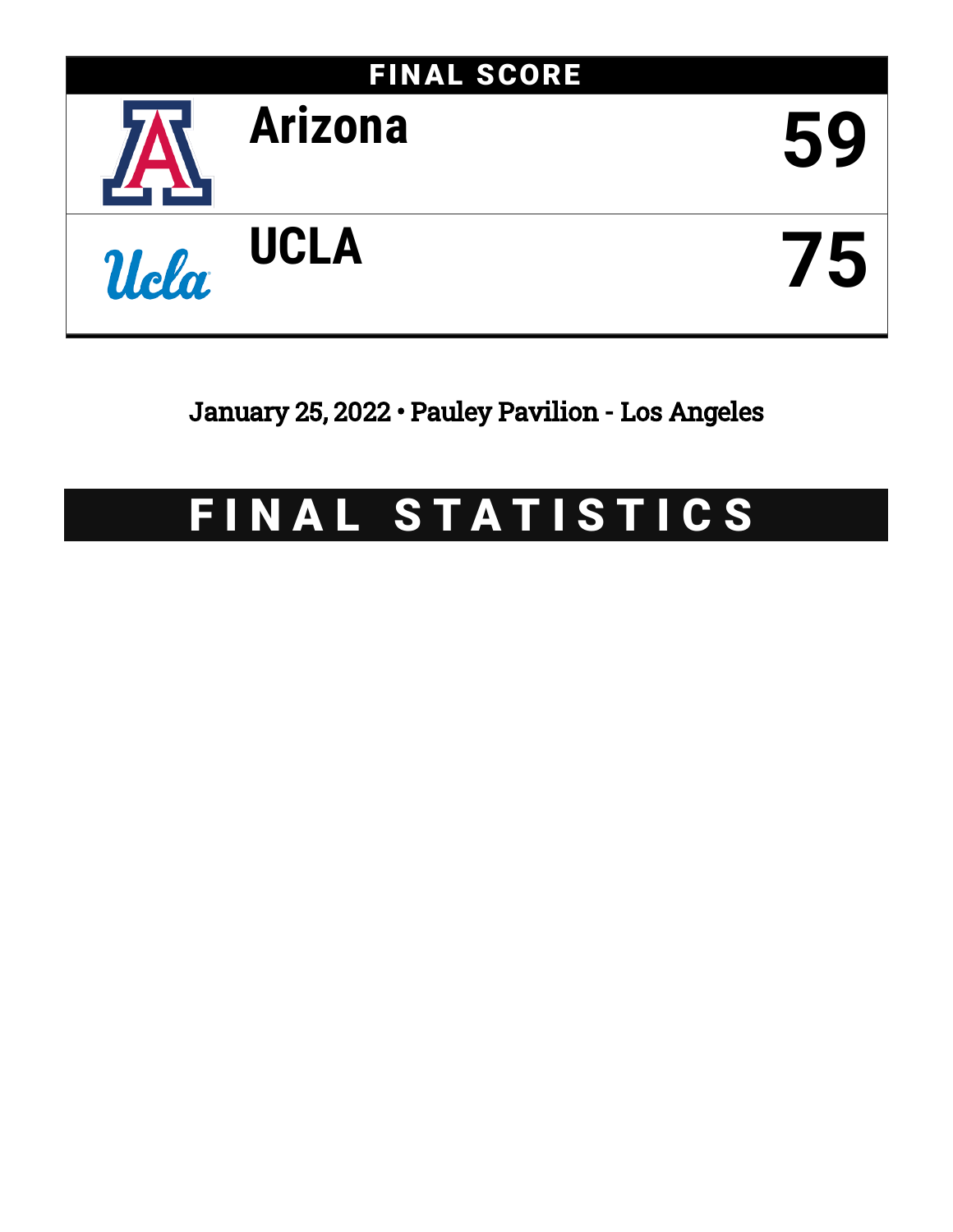# **Official Box Score Arizona vs UCLA Game Totals -- Final Statistics January 25, 2022 at Pauley Pavilion - Los Angeles**



# **Arizona 59**

| No. | Plaver              | S  | Pts      | FG       | 3FG      | FT.      | OR            | DR | TR             | PF | A            | TO            | <b>B</b> lk | Stl      | Min      | $+/-$        |
|-----|---------------------|----|----------|----------|----------|----------|---------------|----|----------------|----|--------------|---------------|-------------|----------|----------|--------------|
| 00  | MATHURIN, BENNEDICT | G  | 16       | $5 - 22$ | 3-6      | $3-6$    | 4             | 6  | 10             |    | 2            | 2             | 0           | 2        | 34       | $-16$        |
| 03  | LARSSON, PELLE      | G  | 10       | $4 - 10$ | $2 - 7$  | $0 - 0$  |               | 4  | 5              |    | 0            | 0             | 0           | 0        | 33       | $-18$        |
| 04  | <b>TERRY, DALEN</b> | G  | 0        | $0 - 5$  | $0 - 2$  | $0 - 0$  | 1             | 4  | 5              | 0  |              | 2             |             | 0        | 25       | 1            |
| 25  | <b>KRIISA, KERR</b> | G  | $\Omega$ | $0 - 12$ | $0 - 9$  | $0 - 0$  | 0             | 2  | $\overline{2}$ | 1  | 6            | 4             | $\Omega$    | 0        | 35       | $-11$        |
| 35  | KOLOKO, CHRISTIAN   | C. | 11       | $5-8$    | $0 - 0$  | $1 - 2$  | 4             | 3  |                | 1  | 2            | 2             | 1           | $\Omega$ | 31       | $-14$        |
| 01  | NOWELL, SHANE       | G  | $\Omega$ | $0 - 0$  | $0 - 0$  | $0 - 0$  | 0             | 0  | $\Omega$       | 0  | $\mathbf{0}$ | $\Omega$      | $\Omega$    | $\Omega$ | $\Omega$ | $\mathbf{0}$ |
| 02  | BAL, ADAMA          | G  | 0        | $0 - 0$  | $0 - 0$  | $0 - 0$  | 0             | 0  | $\Omega$       | 0  | 0            | $\Omega$      | $\Omega$    | 0        | $\Omega$ | 0            |
| 05  | KIER, JUSTIN        | G  | 7        | $3 - 8$  | $1 - 3$  | $0 - 0$  | $\mathcal{P}$ | 5  |                |    |              | 0             | $\Omega$    |          | 15       | $-10$        |
| 10  | TUBELIS, AZUOLAS    | F. | 8        | $3 - 7$  | $1 - 1$  | $1 - 1$  | 4             | 2  | 6              | 4  | 2            | 2             | $\Omega$    |          | 15       | -9           |
| 11  | <b>BALLO, OUMAR</b> | С  |          | $3 - 3$  | $0 - 0$  | $1 - 2$  |               | 2  | 3              |    | $\mathbf{0}$ | $\mathcal{P}$ | $\Omega$    | 0        | 11       | $-3$         |
|     | <b>TEAM</b>         |    |          |          |          |          | 4             | 0  | 4              | 0  |              | 0             |             |          |          |              |
|     | <b>TOTALS</b>       |    | 59       | 23-75    | $7 - 28$ | $6 - 11$ | 21            | 28 | 49             | 10 | 14           | 14            | 2           | 4        | 200      |              |

| <b>Shooting By Period</b><br>Period | FG        | FG%   | 3FG      | 3FG%     | FT      | FT%   | Deadball Rebounds: 4,2<br>Last FG: 2nd-00:58              |
|-------------------------------------|-----------|-------|----------|----------|---------|-------|-----------------------------------------------------------|
| 1st Half                            | $12 - 34$ | 35%   | $4 - 15$ | 27%      | $1 - 4$ | 25%   | Biggest Run: 7-0                                          |
| 2nd Half                            | $11 - 41$ | 27%   | $3 - 13$ | 23%      | $5 - 7$ | 71%   | Largest lead: By 4 at 1st-15:50<br>Technical Fouls: None. |
| Game                                | 23-75     | 30.7% | 7-28     | $25.0\%$ | $6-11$  | 54.5% |                                                           |

# **UCLA 75**

| No. | Player                 | S  | Pts             | FG       | 3FG      | FT      | 0R       | DR       | TR | PF.            | A        | TO.            | <b>B</b> lk   | Stl           | Min   | $+/-$        |
|-----|------------------------|----|-----------------|----------|----------|---------|----------|----------|----|----------------|----------|----------------|---------------|---------------|-------|--------------|
| 01  | <b>BERNARD, JULES</b>  | G. | 15              | 7-11     | 1-4      | $0-0$   | 0        |          |    | 3              | 3        | 0              | 0             | 2             | 31    | 12           |
| 02  | RILEY, CODY            | F. | 12              | $6 - 11$ | $0 - 0$  | $0 - 0$ | 0        | 3        | 3  | 3              | 2        | 0              | $\Omega$      | $\Omega$      | 25    | 15           |
| 03  | <b>JUZANG, JOHNNY</b>  | G. | 15 <sub>1</sub> | 6-18     | $3-5$    | $0 - 0$ | $\Omega$ | 3        | 3  | $\overline{2}$ | 2        | 2              | $\Omega$      | $\Omega$      | -31   | 12           |
| 10  | <b>CAMPBELL, TYGER</b> | G  | 9               | $4 - 7$  | $1 - 2$  | $0 - 0$ | $\Omega$ | 4        | 4  | 2              | 3        | $\overline{0}$ | 1             | $\Omega$      | 30    | 14           |
| 24  | JAQUEZ JR., JAIME      | G. | 10              | $4 - 8$  | $1 - 3$  | $1 - 2$ | 0        | 5        | 5  | 1              | 2        | $\mathcal{P}$  | 3             | 2             | 35    | 14           |
| 15  | <b>JOHNSON, MYLES</b>  | C. | 5               | $2 - 2$  | $0 - 0$  | $1 - 1$ |          | $\Omega$ |    | 1              | $\Omega$ | 1              | $\mathcal{P}$ | $\Omega$      | 15    | $\mathbf{1}$ |
| 23  | <b>WATSON, PEYTON</b>  | G  | 5               | $2 - 5$  | $1-2$    | $0 - 0$ | $\Omega$ | 4        | 4  | 1              | $\Omega$ | 3              | $\mathcal{P}$ | $\mathcal{P}$ | 16    | 3            |
| 34  | SINGLETON, DAVID       | G  | 4               | $1 - 2$  | 1-1      | $1 - 2$ |          |          | 2  | $\mathbf{0}$   | $\Omega$ | $\Omega$       | $\Omega$      | 1             | 17    | 9            |
|     | <b>TEAM</b>            |    |                 |          |          |         | 2        | 3        | 5  | $\Omega$       |          | 0              |               |               |       |              |
|     | <b>TOTALS</b>          |    |                 | 75 32-64 | $8 - 17$ | $3 - 5$ | 4        | 30       | 34 | 13             | $12 \,$  | 8              | 8             |               | 7 200 |              |
|     |                        |    |                 |          |          |         |          |          |    |                |          |                |               |               |       |              |

| Game                                | $32 - 64$ | 50.0% | $8 - 17$ | 47.1% | $3 - 5$ | 60.0% |
|-------------------------------------|-----------|-------|----------|-------|---------|-------|
| 2nd Half                            | $15-32$   | 47%   | $3 - 10$ | 30%   | $2-3$   | 67%   |
| 1st Half                            | 17-32     | 53%   | 5-7      | 71%   | $1-2$   | 50%   |
| <b>Shooting By Period</b><br>Period | FG        | FG%   | 3FG      | 3FG%  | FT      | FT%   |

*Deadball Rebounds:* 0,2 *Last FG:* 2nd-01:10 *Biggest Run:* 12-0 *Largest lead:* By 18 at 2nd-01:10 *Technical Fouls:* None.

| Game Notes:                                                              | <b>Score</b>                             | 1st | 2 <sub>nd</sub> | тот               | <b>Points</b> | <b>UoA</b>     | <b>UCL</b>     |
|--------------------------------------------------------------------------|------------------------------------------|-----|-----------------|-------------------|---------------|----------------|----------------|
| Officials: John Higgins, Mike Scyphers, Nate Harris<br>Attendance: 11268 | UoA                                      | 29  | 30              | 59                | In the Paint  | 32             | 28             |
|                                                                          | UCL                                      | 40  | 35              | 75                | Off Turns     |                | 15             |
| Start Time: 11:11 PM ET                                                  |                                          |     |                 |                   | 2nd Chance    | 14             |                |
| End Time: 01:13 AM ET<br>Game Duration: 2:01                             | UoA led for 2:34. UCL led for 36:28.     |     |                 | <b>Fast Break</b> |               |                |                |
| Conference Game;                                                         | Game was tied for 0:58.<br>Times tied: 2 |     | Lead Changes: 7 |                   | Bench         | 22             | 14             |
|                                                                          |                                          |     |                 |                   | Per Poss      | 0.797<br>26/74 | 1.087<br>34/69 |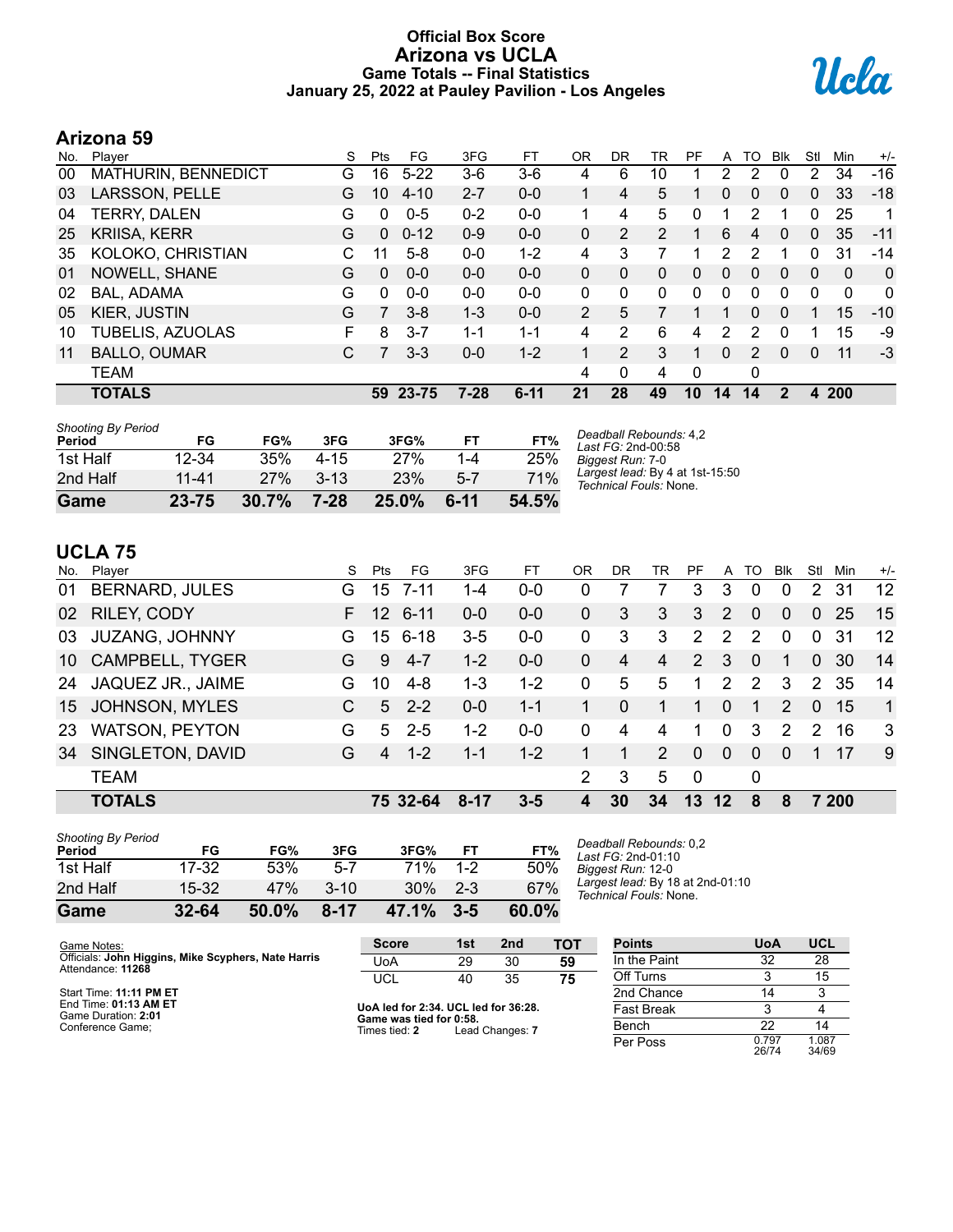# **Official Box Score Arizona vs UCLA First Half Statistics Only January 25, 2022 at Pauley Pavilion - Los Angeles**



# **Arizona 29**

| No. | Plaver              | S | <b>Pts</b>   | <b>FG</b> | 3FG      | <b>FT</b> | <b>OR</b> | <b>DR</b> | <b>TR</b>      | PF       | A | TO       | <b>B</b> lk  | Stl          | Min          | $+/-$ |
|-----|---------------------|---|--------------|-----------|----------|-----------|-----------|-----------|----------------|----------|---|----------|--------------|--------------|--------------|-------|
| 00  | MATHURIN, BENNEDICT | G | 6            | $2 - 8$   | $2 - 4$  | $0 - 2$   | 0         | 2         | 2              |          |   |          | 0            | 0            | 16           | -9    |
| 03  | LARSSON, PELLE      | G | 10           | $4 - 7$   | $2 - 5$  | $0 - 0$   | 0         | 2         | 2              |          | 0 | 0        | 0            | 0            | 18           | $-11$ |
| 04  | <b>TERRY, DALEN</b> | G | 0            | $0 - 3$   | $0 - 1$  | $0 - 0$   | 1         | 3         | 4              | 0        | 1 |          |              | 0            | 13           | $-2$  |
| 25  | <b>KRIISA, KERR</b> | G | $\Omega$     | $0 - 5$   | $0 - 4$  | $0 - 0$   | 0         |           |                |          | 3 | 4        | 0            | 0            | 17           | -6    |
| 35  | KOLOKO, CHRISTIAN   | С | 8            | $4 - 5$   | $0 - 0$  | $0 - 0$   | 1         | 1         | 2              | 0        | 2 | $\Omega$ |              | 0            | 16           | -8    |
| 01  | NOWELL, SHANE       | G | $\Omega$     | $0 - 0$   | $0 - 0$  | $0 - 0$   | $\Omega$  | 0         | $\Omega$       | $\Omega$ | 0 | $\Omega$ | $\mathbf{0}$ | $\Omega$     | $\mathbf{0}$ | 0     |
| 02  | BAL, ADAMA          | G | $\mathbf{0}$ | $0 - 0$   | $0 - 0$  | $0 - 0$   | 0         | 0         | 0              | $\Omega$ | 0 | 0        | 0            | 0            | $\mathbf{0}$ | 0     |
| 05  | KIER, JUSTIN        | G | $\Omega$     | $0 - 3$   | $0 - 1$  | $0 - 0$   |           | 1         | $\overline{2}$ |          |   | 0        | $\Omega$     |              | 7            | $-6$  |
| 10  | TUBELIS, AZUOLAS    | F | 2            | $1 - 2$   | $0 - 0$  | $0 - 0$   | 1         | 1         | 2              | 2        | 0 |          | 0            | 0            | 7            | -9    |
| 11  | <b>BALLO, OUMAR</b> | С | 3            | $1 - 1$   | $0 - 0$  | $1 - 2$   |           | 1         | $\overline{2}$ | $\Omega$ | 0 |          | 0            | $\mathbf{0}$ | 6            | $-4$  |
|     | <b>TEAM</b>         |   |              |           |          |           | 2         | 0         | 2              | 0        |   | 0        |              |              |              |       |
|     | <b>TOTALS</b>       |   |              | 29 12-34  | $4 - 15$ | $1 - 4$   | 7         | $12 \,$   | 19             | 5        | 8 | 8        | $\mathbf{2}$ | 1            | 100          |       |

| <b>Shooting By Period</b><br>Period | FG        | FG%   | 3FG      | 3FG%  |      | FT%   | Deadball Rebounds: 4,2<br>Last FG Half: UoA 2nd-00:58 |
|-------------------------------------|-----------|-------|----------|-------|------|-------|-------------------------------------------------------|
| 1st Half                            | $12 - 34$ | 35%   | $4 - 15$ | 27%   | 1-4  | 25%   |                                                       |
| Game                                | 23-75     | 30.7% | 7-28     | 25.0% | հ-11 | 54.5% |                                                       |

# **UCLA 40**

| No. | Player                 | S. | <b>Pts</b> | FG.       | 3FG     | <b>FT</b> | <b>OR</b>    | DR       | TR       | PF          | A        | TO       | <b>Blk</b> | Stl          | Min   | $+/-$          |
|-----|------------------------|----|------------|-----------|---------|-----------|--------------|----------|----------|-------------|----------|----------|------------|--------------|-------|----------------|
| 01  | <b>BERNARD, JULES</b>  | G  | 6          | $3-5$     | $0 - 1$ | $0 - 0$   | 0            | 2        | 2        | 2           | 3        | 0        | $\Omega$   |              | 15    | $\overline{4}$ |
| 02  | RILEY, CODY            | F. | 8          | $4 - 7$   | $0 - 0$ | $0-0$     | 0            | 2        | 2        | 1           | 2        | $\Omega$ | $\Omega$   | $\Omega$     | 14    | 12             |
| 03  | <b>JUZANG, JOHNNY</b>  | G  | 11         | $4 - 9$   | $3-3$   | $0-0$     | $\Omega$     |          |          | 2           | 0        |          | $\Omega$   | $\Omega$     | 15    | 10             |
| 10  | <b>CAMPBELL, TYGER</b> | G  | 9          | $4-6$     | $1 - 1$ | $0 - 0$   | $\Omega$     |          | 1.       | 2           | 2        | $\Omega$ | $\Omega$   | $\mathbf{0}$ | 13    | 8              |
| 24  | JAQUEZ JR., JAIME      | G  | $\Omega$   | $0 - 1$   | 0-1     | $0-0$     | $\Omega$     | 4        | 4        | 1.          | 0        | 1        | $\Omega$   |              | 17    | 10             |
| 15  | <b>JOHNSON, MYLES</b>  | C. | $\Omega$   | $0 - 0$   | $0 - 0$ | $0 - 0$   | $\Omega$     | $\Omega$ | $\Omega$ | $\Omega$    | $\Omega$ |          |            | $\Omega$     | 6     | $-1$           |
| 23  | <b>WATSON, PEYTON</b>  | G  | 5          | $2 - 3$   | $1 - 1$ | $0 - 0$   | $\Omega$     | 4        | 4        | 0           | 0        | 1        | $\Omega$   | 1            | 9     | 5              |
| 34  | SINGLETON, DAVID       | G  |            | $0 - 1$   | $0 - 0$ | $1 - 2$   |              | 0        |          | 0           | $\Omega$ | 0        | $\Omega$   |              | 11    | $\overline{7}$ |
|     | <b>TEAM</b>            |    |            |           |         |           | 1.           | 0        |          | $\mathbf 0$ |          | 0        |            |              |       |                |
|     | <b>TOTALS</b>          |    | 40         | $17 - 32$ | $5 - 7$ | $1 - 2$   | $\mathbf{P}$ | 14       | 16       | 8           | 7        |          |            |              | 4 100 |                |
|     |                        |    |            |           |         |           |              |          |          |             |          |          |            |              |       |                |

| Shooting By Period<br>Period | FG        | FG%   | 3FG      | 3FG%       |         | FT%   |
|------------------------------|-----------|-------|----------|------------|---------|-------|
| 1st Half                     | 17-32     | 53%   | $5 - 7$  | <b>71%</b> | $1 - 2$ | 50%   |
| Game                         | $32 - 64$ | 50.0% | $8 - 17$ | 47.1%      | $3-5$   | 60.0% |

*Deadball Rebounds:* 0,2 *Last FG Half:* UCL 2nd-01:10

| Game Notes:                                                              | <b>Score</b> | 1st | 2 <sub>nd</sub> | тот | <b>Points (This Period)</b> | <b>UoA</b>     | <b>UCL</b>     |
|--------------------------------------------------------------------------|--------------|-----|-----------------|-----|-----------------------------|----------------|----------------|
| Officials: John Higgins, Mike Scyphers, Nate Harris<br>Attendance: 11268 | UoA          | 29  | 30              | 59  | In the Paint                | 16             |                |
|                                                                          | <b>UCL</b>   | 40  | 35              | 75  | Off Turns                   |                |                |
| Start Time: 11:11 PM ET                                                  |              |     |                 |     | 2nd Chance                  |                |                |
| End Time: 01:13 AM ET<br>Game Duration: 2:01                             |              |     |                 |     | <b>Fast Break</b>           |                |                |
| Conference Game:                                                         |              |     |                 |     | Bench                       |                |                |
|                                                                          |              |     |                 |     | Per Poss                    | 0.784<br>13/37 | 1.143<br>18/35 |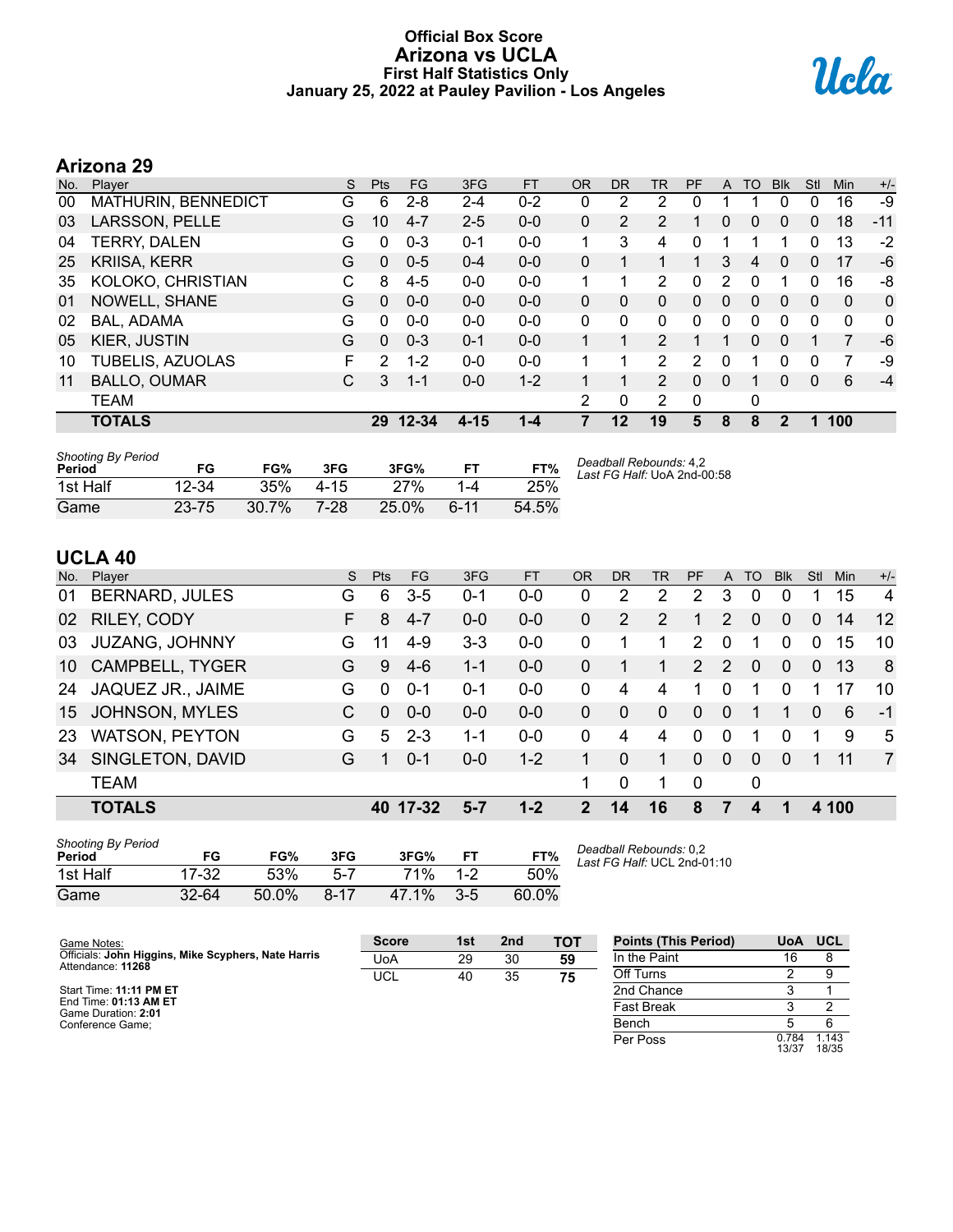# **Official Play-By-Play Arizona vs UCLA First Half January 25, 2022 at Pauley Pavilion - Los Angeles**



#### **Period 1**

<mark>Startersː</mark><br>Arizona: 0 MATHURIN,BENNEDICT (G); 3 LARSSON,PELLE (G); 4 TERRY,DALEN (G); 25 KRIISA,KERR (G); 35 KOLOKO,CHRISTIAN (C);<br>**UCLA**: 1 BERNARD,JULES (G); 2 RILEY,CODY (F); 3 JUZANG,JOHNNY (G); 10 CAMPBELL,TYGER (G);

| Time           | <b>VISITORS: Arizona</b>               | <b>Score</b> | <b>Margin</b>  | <b>HOME: UCLA</b>                                                      |
|----------------|----------------------------------------|--------------|----------------|------------------------------------------------------------------------|
| 19:46          | GOOD! 3PTR by LARSSON, PELLE           | $0 - 3$      | $V_3$          |                                                                        |
| 19:46          | ASSIST by KOLOKO, CHRISTIAN            |              |                |                                                                        |
| 19:25          |                                        | $3-3$        | T              | GOOD! 3PTR by JUZANG, JOHNNY                                           |
| 19:25          |                                        |              |                | ASSIST by BERNARD, JULES                                               |
| 19:20          | TURNOVER (TRAVEL) by KRIISA, KERR      |              |                |                                                                        |
| 19:02          |                                        | $5 - 3$      | H <sub>2</sub> | GOOD! JUMPER by CAMPBELL, TYGER                                        |
| 18:42          | MISSED JUMPER by MATHURIN, BENNEDICT   |              |                |                                                                        |
| 18:39          |                                        |              |                | REBOUND (DEF) by JAQUEZ JR., JAIME                                     |
| 18:30          |                                        |              |                | MISSED JUMPER by RILEY, CODY                                           |
| 18:27          | REBOUND (DEF) by MATHURIN, BENNEDICT   |              |                |                                                                        |
| 18:14          | GOOD! DUNK by KOLOKO, CHRISTIAN        | $5-5$        | T              |                                                                        |
| 18:14<br>17:53 | ASSIST by KRIISA, KERR                 | $7 - 5$      | H <sub>2</sub> |                                                                        |
| 17:53          |                                        |              |                | GOOD! LAYUP by RILEY, CODY<br>ASSIST by CAMPBELL, TYGER                |
| 17:40          | GOOD! 3PTR by MATHURIN, BENNEDICT      | $7 - 8$      | V <sub>1</sub> |                                                                        |
| 17:26          |                                        | $10 - 8$     | H <sub>2</sub> | GOOD! 3PTR by CAMPBELL, TYGER                                          |
| 17:10          | GOOD! 3PTR by LARSSON, PELLE           | $10 - 11$    | V <sub>1</sub> |                                                                        |
| 17:10          | ASSIST by MATHURIN, BENNEDICT          |              |                |                                                                        |
| 16:50          |                                        | $12 - 11$    | H <sub>1</sub> | GOOD! JUMPER by CAMPBELL, TYGER                                        |
| 16:39          | TURNOVER (LOSTBALL) by KRIISA, KERR    |              |                |                                                                        |
| 16:39          |                                        |              |                | STEAL by BERNARD, JULES                                                |
| 16:35          |                                        |              |                | MISSED LAYUP by JUZANG, JOHNNY                                         |
| 16:31          | REBOUND (DEF) by TERRY, DALEN          |              |                |                                                                        |
| 16:29          | GOOD! 3PTR by MATHURIN, BENNEDICT [FB] | $12 - 14$    | V <sub>2</sub> |                                                                        |
| 16:10          |                                        |              |                | FOUL (OFF) by JAQUEZ JR., JAIME                                        |
| 16:10          |                                        |              |                | TURNOVER (OFFENSIVE) by JAQUEZ JR., JAIME                              |
| 15:50          | GOOD! DUNK by KOLOKO, CHRISTIAN        | 12-16        | V <sub>4</sub> |                                                                        |
| 15:50          | ASSIST by TERRY, DALEN                 |              |                |                                                                        |
| 15:29          |                                        | $14 - 16$    | V <sub>2</sub> | GOOD! JUMPER by JUZANG, JOHNNY                                         |
| 15:28          |                                        |              |                |                                                                        |
| 15:04          | TURNOVER (BADPASS) by TERRY, DALEN     |              |                |                                                                        |
| 15:04          |                                        |              |                | STEAL by JAQUEZ JR., JAIME                                             |
| 15:04          | FOUL (PERSONAL) by LARSSON, PELLE      |              |                |                                                                        |
| 14:50          |                                        | $17-16$      | H1             | GOOD! 3PTR by JUZANG, JOHNNY                                           |
| 14:50<br>14:37 | MISSED 3PTR by TERRY, DALEN            |              |                | ASSIST by RILEY, CODY                                                  |
| 14:32          |                                        |              |                | REBOUND (DEF) by CAMPBELL, TYGER                                       |
| 14:20          |                                        |              |                | MISSED JUMPER by JUZANG, JOHNNY                                        |
| 14:17          | REBOUND (DEF) by LARSSON, PELLE        |              |                |                                                                        |
| 14:14          | MISSED 3PTR by KRIISA, KERR            |              |                |                                                                        |
| 14:10          |                                        |              |                | REBOUND (DEF) by BERNARD, JULES                                        |
| 14:01          |                                        |              |                | MISSED LAYUP by RILEY, CODY                                            |
| 14:01          | BLOCK by TERRY, DALEN                  |              |                |                                                                        |
| 14:01          |                                        |              |                | REBOUND (OFF) by TEAM                                                  |
| 14:01          |                                        |              |                | SUB OUT: RILEY, CODY                                                   |
| 14:01          |                                        |              |                | SUB IN: JOHNSON, MYLES                                                 |
| 13:55          | SUB OUT: LARSSON, PELLE                |              |                |                                                                        |
| 13:55          | SUB OUT: KOLOKO, CHRISTIAN             |              |                |                                                                        |
| 13:55          | SUB IN: KIER, JUSTIN                   |              |                |                                                                        |
| 13:55          | SUB IN: BALLO, OUMAR                   |              |                |                                                                        |
| 13:55          |                                        |              |                | TURNOVER (LOSTBALL) by JOHNSON, MYLES                                  |
| 13:55          | STEAL by KIER, JUSTIN                  |              |                |                                                                        |
| 13:48          | MISSED JUMPER by TERRY, DALEN          |              |                |                                                                        |
| 13:48          |                                        |              |                | BLOCK by JOHNSON, MYLES                                                |
| 13:41          | REBOUND (OFF) by TERRY, DALEN          |              |                |                                                                        |
| 13:40          | MISSED LAYUP by KIER, JUSTIN           |              |                |                                                                        |
| 13:40          | REBOUND (OFF) by TEAM                  |              |                |                                                                        |
| 13:23<br>13:20 | MISSED 3PTR by KIER, JUSTIN            |              |                |                                                                        |
| 12:53          |                                        |              |                | REBOUND (DEF) by JAQUEZ JR., JAIME<br>MISSED JUMPER by CAMPBELL, TYGER |
| 12:51          | REBOUND (DEF) by TEAM                  |              |                |                                                                        |
| 12:38          | TURNOVER (LOSTBALL) by KRIISA, KERR    |              |                |                                                                        |
| 12:38          |                                        |              |                | SUB OUT: BERNARD, JULES                                                |
| 12:38          |                                        |              |                | SUB IN: SINGLETON, DAVID                                               |
| 12:24          |                                        |              |                | MISSED JUMPER by JUZANG, JOHNNY                                        |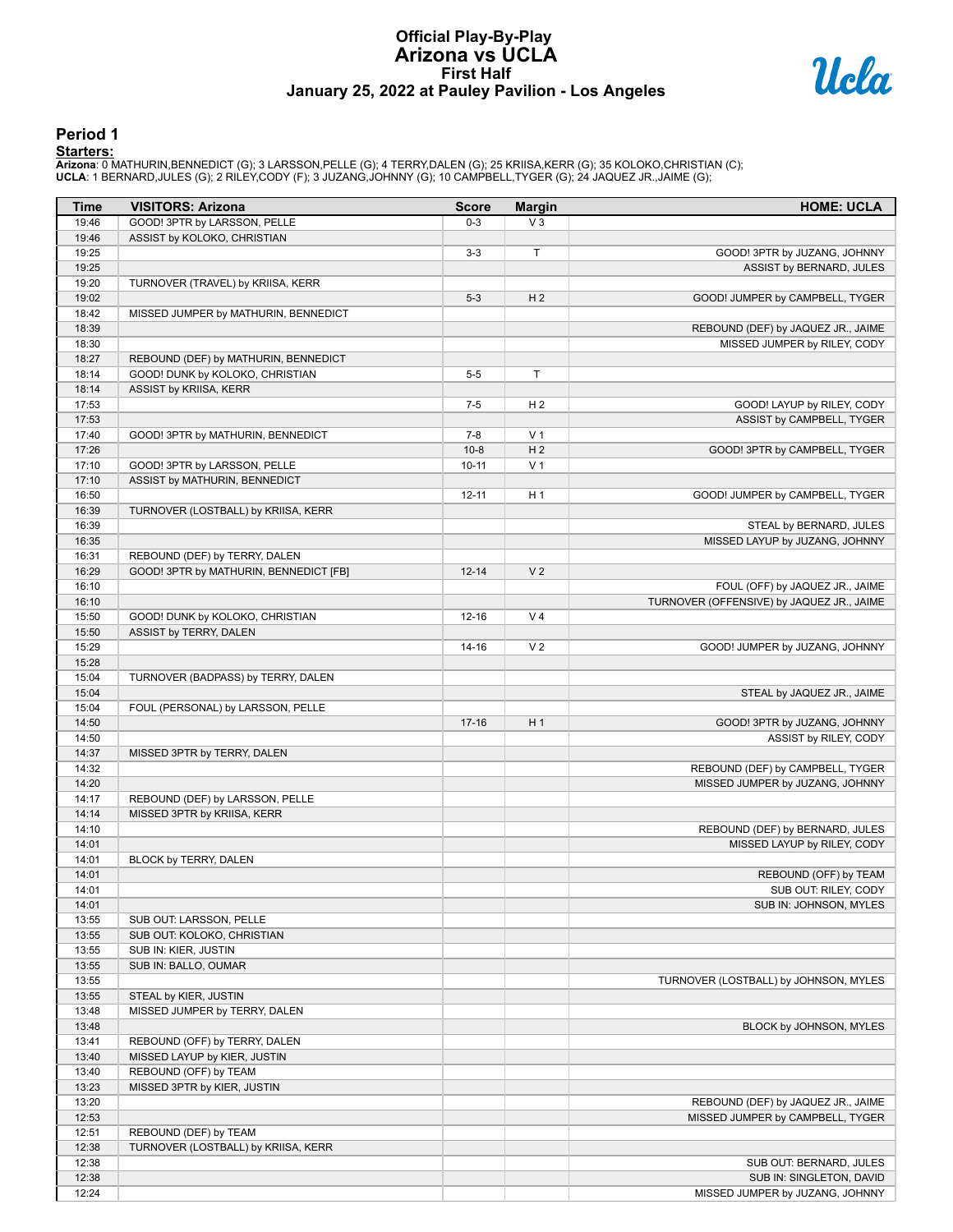| Time           | <b>VISITORS: Arizona</b>               | <b>Score</b> | <b>Margin</b>         | <b>HOME: UCLA</b>                  |
|----------------|----------------------------------------|--------------|-----------------------|------------------------------------|
| 12:21          | REBOUND (DEF) by BALLO, OUMAR          |              |                       |                                    |
| 11:58          | TURNOVER (BADPASS) by BALLO, OUMAR     |              |                       |                                    |
| 11:58          |                                        |              |                       |                                    |
| 11:58          |                                        |              |                       | SUB OUT: JOHNSON, MYLES            |
| 11:58          |                                        |              |                       | SUB IN: RILEY, CODY                |
| 11:58          | SUB OUT: TERRY, DALEN                  |              |                       |                                    |
| 11:58          | SUB OUT: BALLO, OUMAR                  |              |                       |                                    |
| 11:58          | SUB OUT: KRIISA, KERR                  |              |                       |                                    |
| 11:58          | SUB IN: LARSSON, PELLE                 |              |                       |                                    |
| 11:58          | SUB IN: TUBELIS, AZUOLAS               |              |                       |                                    |
| 11:58          | SUB IN: KOLOKO, CHRISTIAN              |              |                       |                                    |
| 11:41          |                                        | 19-16        | $H_3$                 | GOOD! JUMPER by RILEY, CODY        |
| 11:41          |                                        |              |                       | ASSIST by CAMPBELL, TYGER          |
| 11:25          | MISSED JUMPER by MATHURIN, BENNEDICT   |              |                       |                                    |
| 11:21          |                                        |              |                       | REBOUND (DEF) by RILEY, CODY       |
| 11:06          |                                        | $22 - 16$    | H <sub>6</sub>        | GOOD! 3PTR by JUZANG, JOHNNY       |
| 11:06          |                                        |              |                       | ASSIST by RILEY, CODY              |
| 10:35          | MISSED JUMPER by MATHURIN, BENNEDICT   |              |                       |                                    |
| 10:32          | REBOUND (OFF) by KIER, JUSTIN          |              |                       |                                    |
| 10:30          | MISSED 3PTR by LARSSON, PELLE          |              |                       |                                    |
| 10:26          | REBOUND (OFF) by TUBELIS, AZUOLAS      |              |                       |                                    |
| 10:25          | MISSED LAYUP by TUBELIS, AZUOLAS       |              |                       |                                    |
| 10:20          |                                        |              |                       | REBOUND (DEF) by JAQUEZ JR., JAIME |
| 10:10          | GOOD! DUNK by KOLOKO, CHRISTIAN        | $24 - 16$    | H 8<br>H <sub>6</sub> | GOOD! JUMPER by CAMPBELL, TYGER    |
| 09:51<br>09:51 |                                        | $24 - 18$    |                       |                                    |
|                | ASSIST by KIER, JUSTIN                 |              |                       |                                    |
| 09:31<br>09:29 |                                        |              |                       | MISSED 3PTR by JAQUEZ JR., JAIME   |
| 09:22          | REBOUND (DEF) by KIER, JUSTIN          |              |                       |                                    |
| 09:19          | MISSED LAYUP by KIER, JUSTIN           |              |                       |                                    |
| 09:19          | FOUL (PERSONAL) by KIER, JUSTIN        |              |                       | REBOUND (DEF) by JAQUEZ JR., JAIME |
| 09:19          |                                        |              |                       | SUB OUT: RILEY, CODY               |
| 09:19          |                                        |              |                       | SUB OUT: CAMPBELL, TYGER           |
| 09:19          |                                        |              |                       | SUB OUT: JAQUEZ JR., JAIME         |
| 09:19          |                                        |              |                       | SUB IN: BERNARD, JULES             |
| 09:19          |                                        |              |                       | SUB IN: JOHNSON, MYLES             |
| 09:19          |                                        |              |                       | SUB IN: WATSON, PEYTON             |
| 09:19          | SUB OUT: MATHURIN, BENNEDICT           |              |                       |                                    |
| 09:19          | SUB OUT: KIER, JUSTIN                  |              |                       |                                    |
| 09:19          | SUB IN: TERRY, DALEN                   |              |                       |                                    |
| 09:19          | SUB IN: KRIISA, KERR                   |              |                       |                                    |
| 08:59          |                                        | $26-18$      | H 8                   | GOOD! LAYUP by BERNARD, JULES      |
| 08:48          | GOOD! JUMPER by TUBELIS, AZUOLAS [PNT] | $26 - 20$    | H <sub>6</sub>        |                                    |
| 08:17          |                                        |              |                       | MISSED JUMPER by SINGLETON, DAVID  |
| 08:15          |                                        |              |                       | REBOUND (OFF) by SINGLETON, DAVID  |
| 08:15          | FOUL (PERSONAL) by TUBELIS, AZUOLAS    |              |                       |                                    |
| 08:15          |                                        | $27 - 20$    | H 7                   | GOOD! FT by SINGLETON, DAVID       |
| 08:15          |                                        |              |                       | MISSED FT by SINGLETON, DAVID      |
| 08:15          | REBOUND (DEF) by KOLOKO, CHRISTIAN     |              |                       |                                    |
| 08:00          | TURNOVER (BADPASS) by TUBELIS, AZUOLAS |              |                       |                                    |
| 08:00          |                                        |              |                       | STEAL by SINGLETON, DAVID          |
| 07:53          |                                        |              |                       | MISSED JUMPER by JUZANG, JOHNNY    |
| 07:49          | REBOUND (DEF) by TERRY, DALEN          |              |                       |                                    |
| 07:38          | MISSED 3PTR by KRIISA, KERR            |              |                       |                                    |
| 07:34          |                                        |              |                       | REBOUND (DEF) by WATSON, PEYTON    |
| 07:23          | FOUL (PERSONAL) by KRIISA, KERR        |              |                       |                                    |
| 07:23          |                                        |              |                       |                                    |
| 07:23          | SUB OUT: TUBELIS, AZUOLAS              |              |                       |                                    |
| 07:23          | SUB IN: MATHURIN, BENNEDICT            |              |                       |                                    |
| 07:12          |                                        |              |                       | MISSED JUMPER by JUZANG, JOHNNY    |
| 07:12          | BLOCK by KOLOKO, CHRISTIAN             |              |                       |                                    |
| 07:07          | REBOUND (DEF) by KRIISA, KERR          |              |                       |                                    |
| 06:53          | MISSED JUMPER by TERRY, DALEN          |              |                       |                                    |
| 06:46          | REBOUND (OFF) by KOLOKO, CHRISTIAN     |              |                       |                                    |
| 06:46          | MISSED LAYUP by KOLOKO, CHRISTIAN      |              |                       |                                    |
| 06:46          |                                        |              |                       | REBOUND (DEF) by BERNARD, JULES    |
| 06:44          |                                        |              |                       | MISSED 3PTR by BERNARD, JULES      |
| 06:41          | REBOUND (DEF) by MATHURIN, BENNEDICT   |              |                       |                                    |
| 06:36          |                                        |              |                       | FOUL (PERSONAL) by BERNARD, JULES  |
| 06:36          |                                        |              |                       | SUB OUT: JUZANG, JOHNNY            |
| 06:36          |                                        |              |                       | SUB IN: CAMPBELL, TYGER            |
| 06:35          |                                        |              |                       | FOUL (PERSONAL) by BERNARD, JULES  |
| 06:35<br>06:35 | MISSED FT by MATHURIN, BENNEDICT       |              |                       |                                    |
| 06:35          | REBOUND (OFF) by TEAM                  |              |                       | SUB OUT: BERNARD, JULES            |
| 06:35          |                                        |              |                       | SUB IN: JAQUEZ JR., JAIME          |
|                |                                        |              |                       |                                    |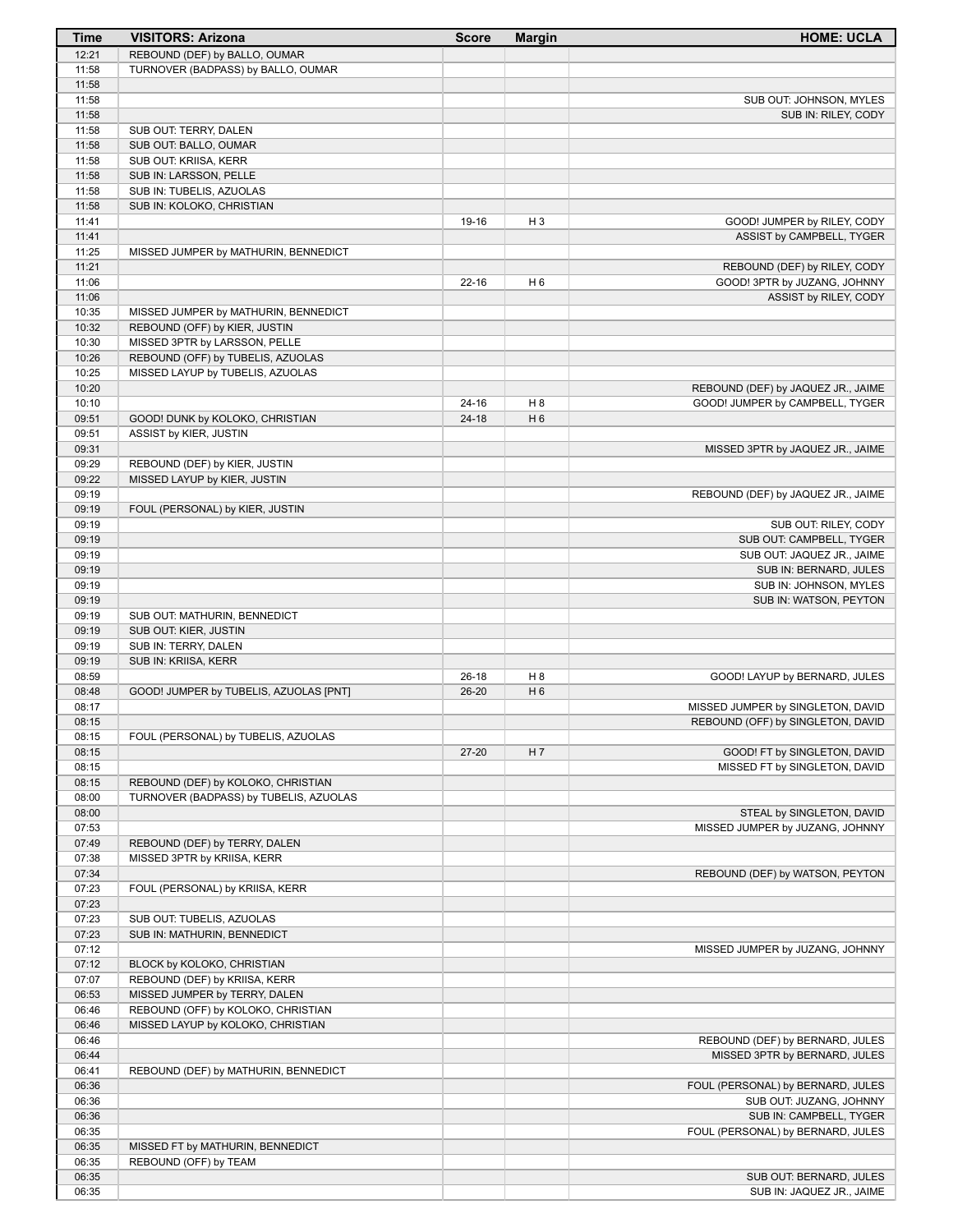| <b>Time</b>    | <b>VISITORS: Arizona</b>                                           | <b>Score</b> | <b>Margin</b>  | <b>HOME: UCLA</b>                                             |
|----------------|--------------------------------------------------------------------|--------------|----------------|---------------------------------------------------------------|
| 06:35          |                                                                    |              |                | SUB OUT: JOHNSON, MYLES                                       |
| 06:35          |                                                                    |              |                | SUB IN: RILEY, CODY                                           |
| 06:35          | MISSED FT by MATHURIN, BENNEDICT                                   |              |                |                                                               |
| 06:35<br>06:10 |                                                                    | 29-20        | H <sub>9</sub> | REBOUND (DEF) by WATSON, PEYTON<br>GOOD! LAYUP by RILEY, CODY |
| 06:03          | MISSED 3PTR by LARSSON, PELLE                                      |              |                |                                                               |
| 05:59          |                                                                    |              |                | REBOUND (DEF) by WATSON, PEYTON                               |
| 05:37          |                                                                    |              |                | MISSED JUMPER by CAMPBELL, TYGER                              |
| 05:35          | REBOUND (DEF) by TEAM                                              |              |                |                                                               |
| 05:35          |                                                                    |              |                | FOUL (PERSONAL) by RILEY, CODY                                |
| 05:35<br>05:35 | SUB OUT: TERRY, DALEN<br>SUB IN: BALLO, OUMAR                      |              |                |                                                               |
| 05:26          |                                                                    |              |                | FOUL (PERSONAL) by CAMPBELL, TYGER                            |
| 05:19          | TURNOVER (BADPASS) by KRIISA, KERR                                 |              |                |                                                               |
| 04:51          |                                                                    |              |                | MISSED LAYUP by RILEY, CODY                                   |
| 04:48          | REBOUND (DEF) by LARSSON, PELLE                                    |              |                |                                                               |
| 04:45          | MISSED 3PTR by KRIISA, KERR                                        |              |                |                                                               |
| 04:42          | REBOUND (OFF) by TEAM                                              |              |                |                                                               |
| 04:36          | MISSED 3PTR by KRIISA, KERR                                        |              |                |                                                               |
| 04:34<br>04:34 | REBOUND (OFF) by TEAM                                              |              |                | FOUL (PERSONAL) by CAMPBELL, TYGER                            |
| 04:34          |                                                                    |              |                | SUB OUT: CAMPBELL, TYGER                                      |
| 04:34          |                                                                    |              |                | SUB OUT: SINGLETON, DAVID                                     |
| 04:34          |                                                                    |              |                | SUB IN: BERNARD, JULES                                        |
| 04:34          |                                                                    |              |                | SUB IN: JUZANG, JOHNNY                                        |
| 04:22          | GOOD! DUNK by BALLO, OUMAR                                         | 29-22        | H <sub>7</sub> |                                                               |
| 04:22          | ASSIST by KOLOKO, CHRISTIAN                                        |              |                |                                                               |
| 04:05          |                                                                    | 32-22        | H 10           | GOOD! 3PTR by WATSON, PEYTON                                  |
| 04:05<br>03:57 | MISSED 3PTR by MATHURIN, BENNEDICT                                 |              |                | ASSIST by BERNARD, JULES                                      |
| 03:54          |                                                                    |              |                | REBOUND (DEF) by JUZANG, JOHNNY                               |
| 03:51          |                                                                    |              |                | FOUL (OFF) by JUZANG, JOHNNY                                  |
| 03:51          |                                                                    |              |                | TURNOVER (OFFENSIVE) by JUZANG, JOHNNY                        |
| 03:51          |                                                                    |              |                |                                                               |
| 03:51          | SUB OUT: KOLOKO, CHRISTIAN                                         |              |                |                                                               |
| 03:51          | SUB IN: TUBELIS, AZUOLAS                                           |              |                |                                                               |
| 03:38          | TURNOVER (BADPASS) by MATHURIN, BENNEDICT                          |              |                |                                                               |
| 03:38<br>03:34 |                                                                    | 34-22        | H 12           | STEAL by WATSON, PEYTON<br>GOOD! LAYUP by WATSON, PEYTON [FB] |
| 03:29          | MISSED 3PTR by MATHURIN, BENNEDICT                                 |              |                |                                                               |
| 03:25          | REBOUND (OFF) by BALLO, OUMAR                                      |              |                |                                                               |
| 03:24          |                                                                    |              |                | FOUL (PERSONAL) by JUZANG, JOHNNY                             |
| 03:24          | MISSED FT by BALLO, OUMAR                                          |              |                |                                                               |
| 03:24          | REBOUND (OFF) by TEAM                                              |              |                |                                                               |
| 03:24          |                                                                    |              |                | SUB OUT: JUZANG, JOHNNY                                       |
| 03:24<br>03:24 | SUB OUT: MATHURIN, BENNEDICT                                       |              |                | SUB IN: SINGLETON, DAVID                                      |
| 03:24          | SUB IN: KIER, JUSTIN                                               |              |                |                                                               |
| 03:24          | GOOD! FT by BALLO, OUMAR                                           | $34 - 23$    | H 11           |                                                               |
| 03:13          |                                                                    | 36-23        | H 13           | GOOD! JUMPER by BERNARD, JULES                                |
| 02:56          | GOOD! LAYUP by LARSSON, PELLE                                      | 36-25        | H 11           |                                                               |
| 02:56          | ASSIST by KRIISA, KERR                                             |              |                |                                                               |
| 02:36          |                                                                    |              |                | MISSED JUMPER by WATSON, PEYTON                               |
| 02:32<br>02:16 | REBOUND (DEF) by TUBELIS, AZUOLAS<br>MISSED 3PTR by LARSSON, PELLE |              |                |                                                               |
| 02:12          |                                                                    |              |                | REBOUND (DEF) by RILEY, CODY                                  |
| 02:02          |                                                                    | 38-25        | H 13           | GOOD! JUMPER by RILEY, CODY                                   |
| 02:02          |                                                                    |              |                | ASSIST by BERNARD, JULES                                      |
| 01:46          | MISSED JUMPER by KRIISA, KERR                                      |              |                |                                                               |
| 01:43          |                                                                    |              |                | REBOUND (DEF) by WATSON, PEYTON                               |
| 01:28          | FOUL (PERSONAL) by TUBELIS, AZUOLAS                                |              |                |                                                               |
| 01:28          |                                                                    |              |                | SUB OUT: RILEY, CODY                                          |
| 01:28          |                                                                    |              |                | SUB IN: JOHNSON, MYLES                                        |
| 01:28<br>01:28 | SUB OUT: KIER, JUSTIN<br>SUB OUT: BALLO, OUMAR                     |              |                |                                                               |
| 01:28          | SUB IN: TERRY, DALEN                                               |              |                |                                                               |
| 01:28          | SUB IN: KOLOKO, CHRISTIAN                                          |              |                |                                                               |
| 01:28          | SUB OUT: TUBELIS, AZUOLAS                                          |              |                |                                                               |
| 01:28          | SUB IN: MATHURIN, BENNEDICT                                        |              |                |                                                               |
| 01:25          |                                                                    | 40-25        | H 15           | GOOD! JUMPER by BERNARD, JULES                                |
| 01:05          | GOOD! DUNK by KOLOKO, CHRISTIAN                                    | 40-27        | H 13           |                                                               |
| 01:05          | ASSIST by KRIISA, KERR                                             |              |                |                                                               |
| 00:53          |                                                                    |              |                | TIMEOUT 30SEC                                                 |
| 00:45<br>00:33 | MISSED JUMPER by MATHURIN, BENNEDICT                               |              |                | TURNOVER (TRAVEL) by WATSON, PEYTON                           |
| 00:30          |                                                                    |              |                | REBOUND (DEF) by TEAM                                         |
|                |                                                                    |              |                |                                                               |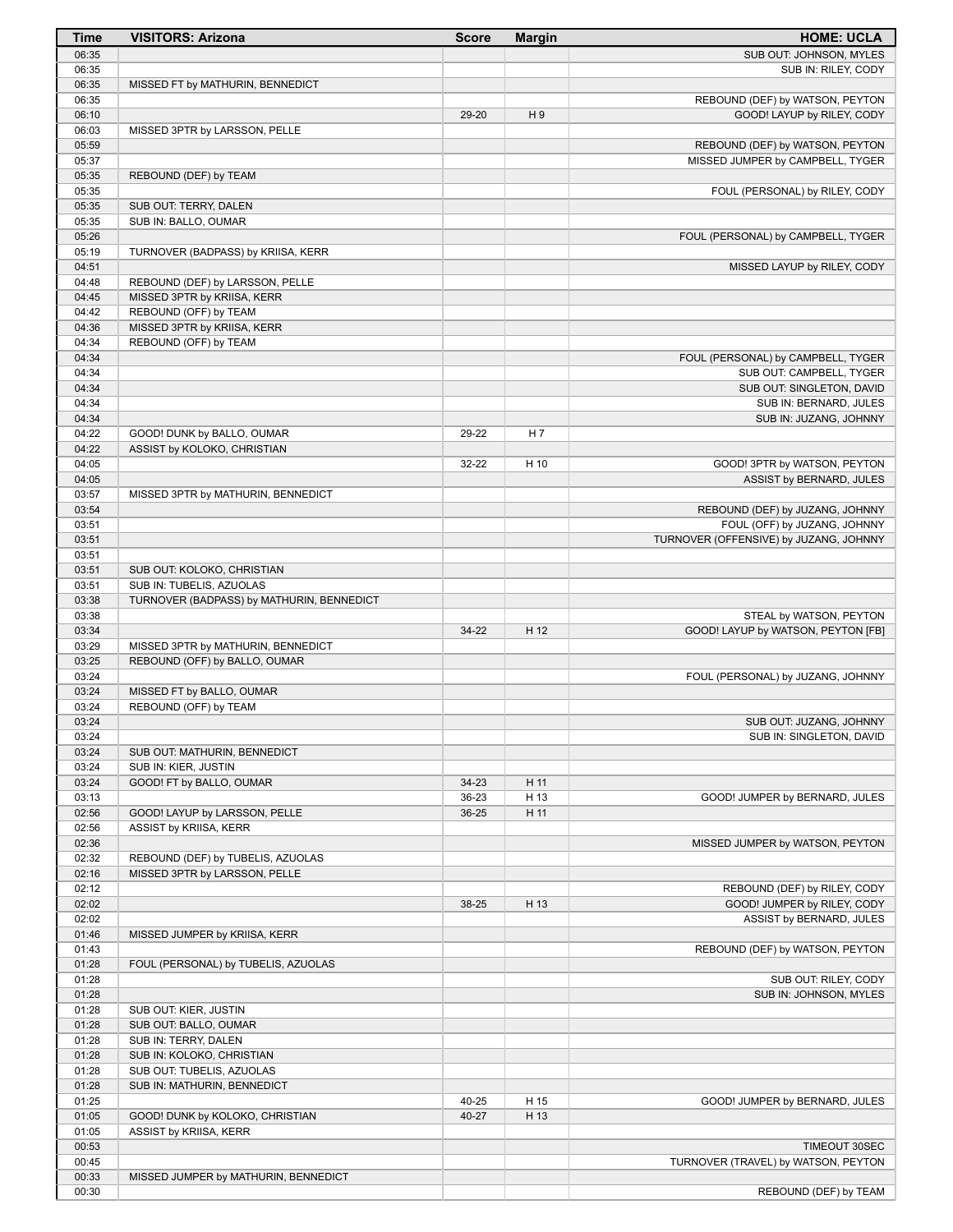| <b>Time</b> | <b>VISITORS: Arizona</b>            | Score | <b>Margin</b> | <b>HOME: UCLA</b>               |
|-------------|-------------------------------------|-------|---------------|---------------------------------|
| 00:09       |                                     |       |               | MISSED JUMPER by BERNARD, JULES |
| 00:06       | REBOUND (DEF) by TERRY, DALEN       |       |               |                                 |
| 00:02       | GOOD! LAYUP by LARSSON, PELLE [PNT] | 40-29 | H1'           |                                 |

# **Arizona 29, UCLA 40**

| <b>Points (This Period)</b> | <b>UoA</b>     | UCL            |
|-----------------------------|----------------|----------------|
| In the Paint                | 16             |                |
| Off Turns                   |                |                |
| 2nd Chance                  |                |                |
| Fast Break                  |                |                |
| Bench                       |                |                |
| Per Poss                    | 0.784<br>13/37 | 1.143<br>18/35 |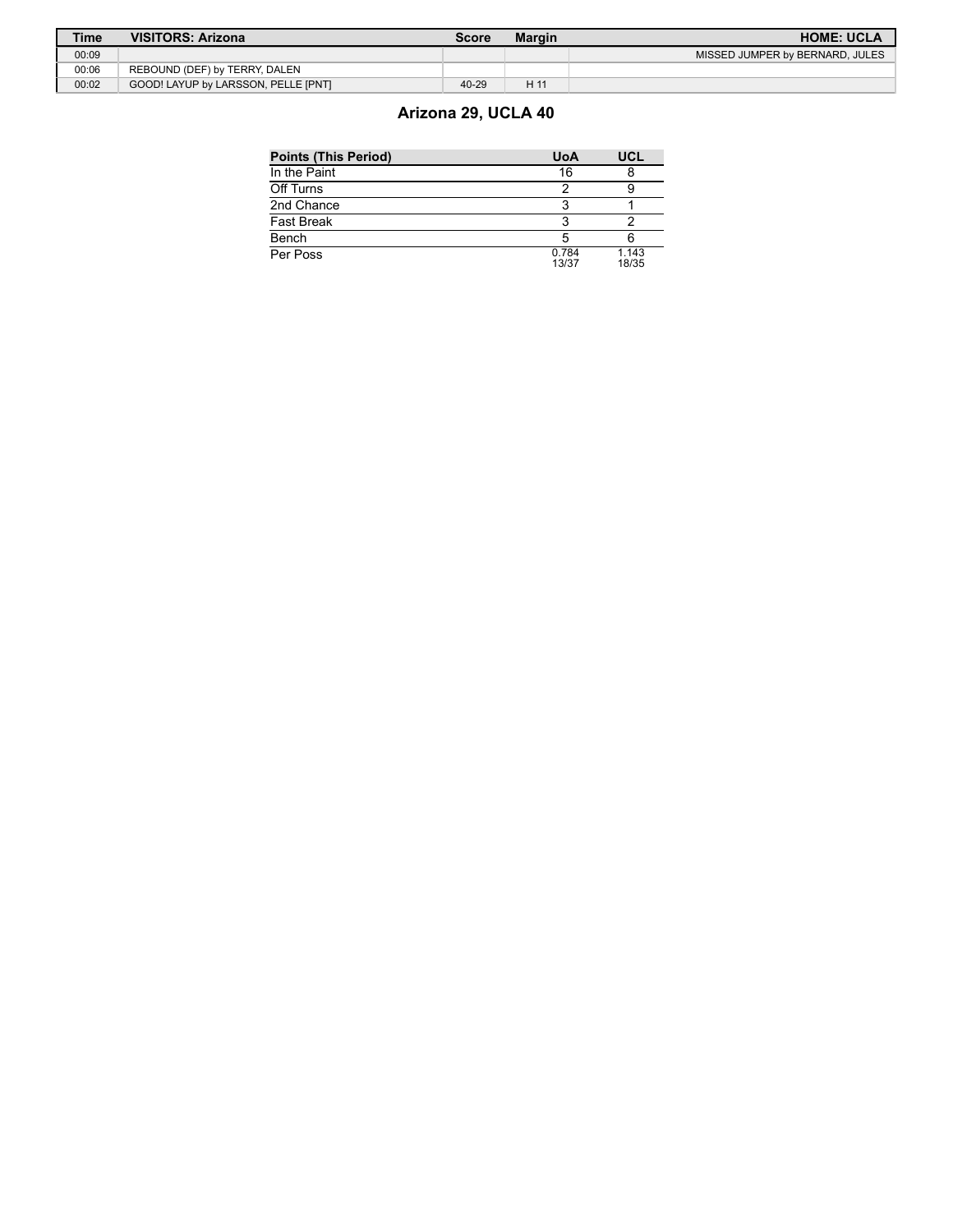# **Official Box Score Arizona vs UCLA Second Half Statistics Only January 25, 2022 at Pauley Pavilion - Los Angeles**



# **Arizona 30**

| No. | Player                  | S | <b>Pts</b>   | FG        | 3FG      | <b>FT</b> | <b>OR</b> | DR       | <b>TR</b>      | PF | A | TO       | <b>Blk</b>   | Stl          | Min          | $+/-$          |
|-----|-------------------------|---|--------------|-----------|----------|-----------|-----------|----------|----------------|----|---|----------|--------------|--------------|--------------|----------------|
| 00  | MATHURIN, BENNEDICT     | G | 10           | $3 - 14$  | $1 - 2$  | 3-4       | 4         | 4        | 8              |    |   |          |              | 2            | 18           | $-7$           |
| 03  | LARSSON, PELLE          | G | 0            | $0 - 3$   | $0 - 2$  | $0 - 0$   |           | 2        | 3              | 0  | 0 | 0        | 0            | 0            | 15           | $-10$          |
| 04  | <b>TERRY, DALEN</b>     | G | $\Omega$     | $0 - 2$   | $0 - 1$  | $0 - 0$   | 0         | 1        |                | 0  | 0 |          | 0            | $\Omega$     | 12           | 3              |
| 25  | <b>KRIISA, KERR</b>     | G | $\mathbf{0}$ | $0 - 7$   | $0 - 5$  | $0 - 0$   | 0         | 1        | 1              | 0  | 3 | 0        | $\mathbf{0}$ | $\mathbf{0}$ | 18           | $-5$           |
| 35  | KOLOKO, CHRISTIAN       | C | 3            | $1 - 3$   | $0 - 0$  | $1 - 2$   | 3         | 2        | 5              | 1  | 0 | 2        | $\Omega$     | 0            | 15           | -9             |
| 01  | NOWELL, SHANE           | G | $\Omega$     | $0 - 0$   | $0 - 0$  | $0 - 0$   | 0         | $\Omega$ | $\Omega$       | 0  | 0 | $\Omega$ | $\Omega$     | $\Omega$     | $\mathbf{0}$ | 0              |
| 02  | BAL, ADAMA              | G | 0            | $0 - 0$   | $0 - 0$  | $0 - 0$   | 0         | 0        | 0              | 0  | 0 | 0        | 0            | 0            | 0            | 0              |
| 05  | KIER, JUSTIN            | G | 7            | $3 - 5$   | $1 - 2$  | $0 - 0$   |           | 4        | 5              | 0  | 0 | $\Omega$ | $\Omega$     | $\mathbf{0}$ | 8            | $-4$           |
| 10  | <b>TUBELIS, AZUOLAS</b> | F | 6            | $2 - 5$   | $1 - 1$  | $1 - 1$   | 3         | 1        | 4              | 2  | 2 |          | 0            | 1            | 8            | 3              |
| 11  | <b>BALLO, OUMAR</b>     | С | 4            | $2 - 2$   | $0 - 0$  | $0 - 0$   | 0         | 1        |                | 1  | 0 | 1        | $\mathbf{0}$ | $\mathbf{0}$ | 5            | $\overline{4}$ |
|     | <b>TEAM</b>             |   |              |           |          |           | 2         | 0        | $\overline{2}$ | 0  |   | 0        |              |              |              |                |
|     | <b>TOTALS</b>           |   | 30           | $11 - 41$ | $3 - 13$ | $5 - 7$   | 14        | 16       | 30             | 5  | 6 | 6        | 0            | 3            | 100          |                |

| <b>Shooting By Period</b><br>Period | FG        | FG%      | 3FG      | 3FG%     | FT       | FT%   | Deadball Rebounds: 4,2<br>Last FG Half: UoA - |
|-------------------------------------|-----------|----------|----------|----------|----------|-------|-----------------------------------------------|
| 2nd Half                            | 11-41     | 27%      | $3 - 13$ | 23%      | 5-7      | 71%   |                                               |
| Game                                | $23 - 75$ | $30.7\%$ | 7-28     | $25.0\%$ | $6 - 11$ | 54.5% |                                               |

# **UCLA 35**

| No. | Player                 | S. | <b>Pts</b> | FG.      | 3FG      | <b>FT</b> | <b>OR</b> | <b>DR</b> | TR       | <b>PF</b>      | A        | TO           | <b>Blk</b> | Stl      | Min | $+/-$ |
|-----|------------------------|----|------------|----------|----------|-----------|-----------|-----------|----------|----------------|----------|--------------|------------|----------|-----|-------|
| 01  | <b>BERNARD, JULES</b>  | G  | 9          | $4-6$    | 1-3      | $0 - 0$   | 0         | 5         | 5        |                | 0        | 0            |            |          | 17  | 10    |
| 02  | RILEY, CODY            | F  | 4          | $2 - 4$  | $0 - 0$  | $0 - 0$   | 0         |           |          | $\overline{2}$ | $\Omega$ | 0            | $\Omega$   | $\Omega$ | 11  | 6     |
| 03  | <b>JUZANG, JOHNNY</b>  | G  | 4          | $2 - 9$  | $0 - 2$  | $0 - 0$   | 0         | 2         | 2        | $\Omega$       | 2        |              | $\Omega$   | $\Omega$ | 17  | 2     |
| 10  | <b>CAMPBELL, TYGER</b> | G  | $\Omega$   | $0 - 1$  | $0 - 1$  | $0 - 0$   | $\Omega$  | 3         | 3        | $\Omega$       | 1        | 0            |            | $\Omega$ | 17  | 6     |
| 24  | JAQUEZ JR., JAIME      | G. | 10         | $4 - 7$  | $1 - 2$  | $1 - 2$   | $\Omega$  |           |          | $\Omega$       | 2        |              | 3          |          | 17  | 1     |
| 15  | <b>JOHNSON, MYLES</b>  |    | 5          | $2 - 2$  | $0 - 0$  | $1 - 1$   |           | 0         | 1.       | 1              | $\Omega$ | $\Omega$     | 1          | $\Omega$ | 9   | $-1$  |
| 23  | <b>WATSON, PEYTON</b>  | G  | 0          | $0 - 2$  | $0 - 1$  | $0 - 0$   | $\Omega$  | 0         | $\Omega$ | 1.             | 0        | 2            | 2          |          |     | -1    |
| 34  | SINGLETON, DAVID       | G. | 3          | -1-1     | $1 - 1$  | $0 - 0$   | $\Omega$  |           |          | $\Omega$       | $\Omega$ | $\Omega$     | $\Omega$   | $\Omega$ | 6   | 2     |
|     | <b>TEAM</b>            |    |            |          |          |           | 1         | 3         | 4        | $\mathbf 0$    |          | $\mathbf{0}$ |            |          |     |       |
|     | <b>TOTALS</b>          |    |            | 35 15-32 | $3 - 10$ | $2 - 3$   | 2         | 16        | 18       | 5              | 5        |              |            | 3        | 100 |       |

| <b>Shooting By Period</b><br>Period | FG        | FG%   | 3FG      | 3FG%   |       | FT%   |
|-------------------------------------|-----------|-------|----------|--------|-------|-------|
| 2nd Half                            | 15-32     | 47%   | $3 - 10$ | $30\%$ | $2-3$ | 67%   |
| Game                                | $32 - 64$ | 50.0% | $8 - 17$ | 47.1%  | $3-5$ | 60.0% |

*Deadball Rebounds:* 0,2 *Last FG Half:* UCL -

| Game Notes:                                                              | <b>Score</b> | 1st | 2 <sub>nd</sub> | <b>TOT</b> | <b>Points (This Period)</b> | <b>UoA</b>     | <b>UCL</b>     |
|--------------------------------------------------------------------------|--------------|-----|-----------------|------------|-----------------------------|----------------|----------------|
| Officials: John Higgins, Mike Scyphers, Nate Harris<br>Attendance: 11268 | UoA          | 29  | 30              | 59         | In the Paint                | 16             | 20             |
|                                                                          | UCL          | 40  | 35              | 75         | Off Turns                   |                |                |
| Start Time: 11:11 PM ET                                                  |              |     |                 |            | 2nd Chance                  |                |                |
| End Time: 01:13 AM ET<br>Game Duration: 2:01                             |              |     |                 |            | Fast Break                  |                |                |
| Conference Game:                                                         |              |     |                 |            | Bench                       |                |                |
|                                                                          |              |     |                 |            | Per Poss                    | 0.833<br>14/36 | 1.000<br>16/35 |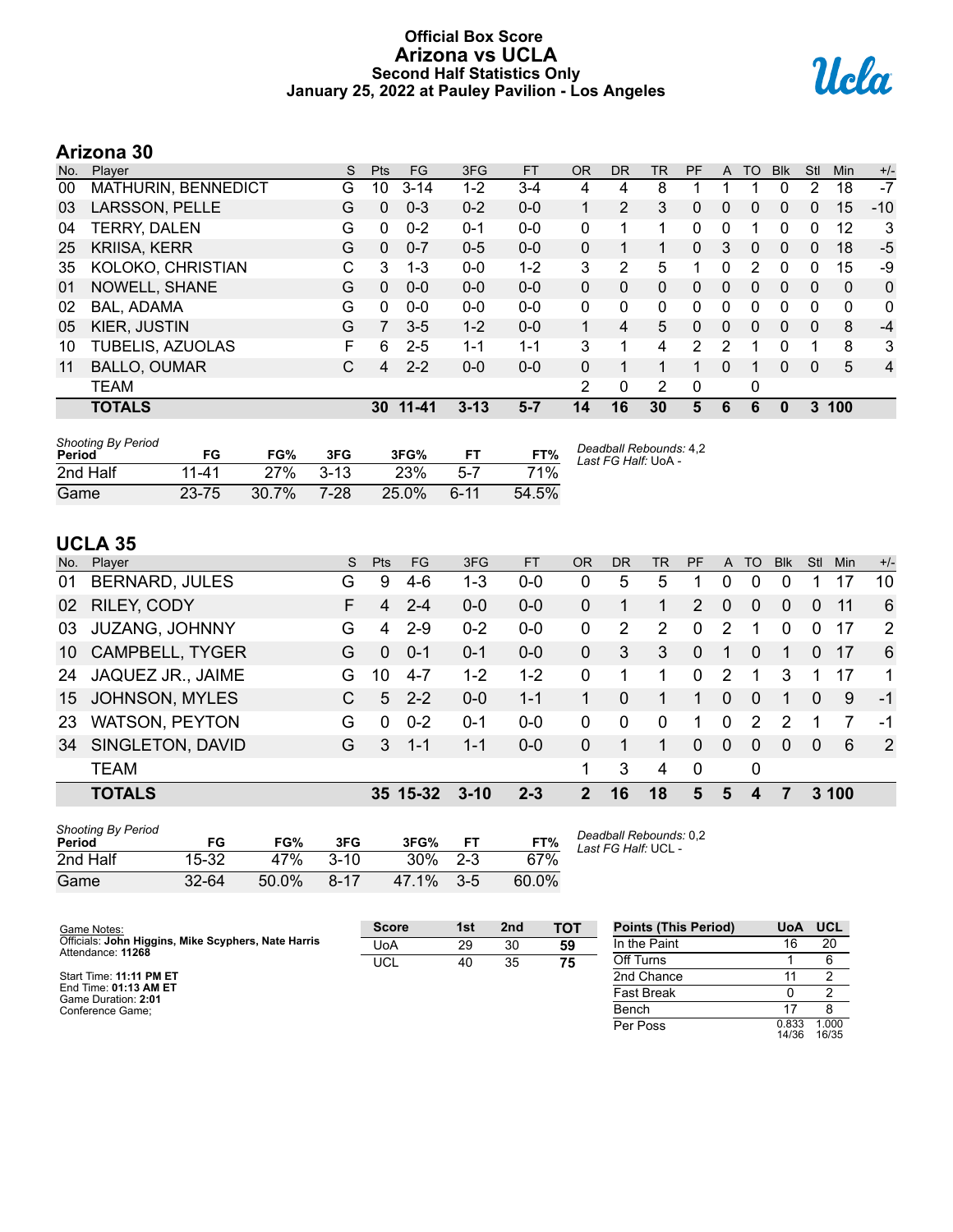# **Official Play-By-Play Arizona vs UCLA Second Half January 25, 2022 at Pauley Pavilion - Los Angeles**



#### **Period 2**

#### **Starters:**

Arizona: 0 MATHURIN,BENNEDICT (G); 3 LARSSON,PELLE (G); 4 TERRY,DALEN (G); 25 KRIISA,KERR (G); 35 KOLOKO,CHRISTIAN (C);<br>**UCLA**: 1 BERNARD,JULES (G); 2 RILEY,CODY (F); 3 JUZANG,JOHNNY (G); 10 CAMPBELL,TYGER (G); 24 JAQUEZ J

| Time           | <b>VISITORS: Arizona</b>                                                | <b>Score</b> | <b>Margin</b> | <b>HOME: UCLA</b>                        |
|----------------|-------------------------------------------------------------------------|--------------|---------------|------------------------------------------|
| 20:00          |                                                                         |              |               | SUB OUT: JOHNSON, MYLES                  |
| 20:00          |                                                                         |              |               | SUB OUT: WATSON, PEYTON                  |
| 20:00          |                                                                         |              |               | SUB OUT: SINGLETON, DAVID                |
| 20:00          |                                                                         |              |               | SUB IN: RILEY, CODY                      |
| 20:00          |                                                                         |              |               | SUB IN: JUZANG, JOHNNY                   |
| 20:00          |                                                                         |              |               | SUB IN: CAMPBELL, TYGER                  |
| 19:44          |                                                                         | 42-29        | H 13          | GOOD! LAYUP by RILEY, CODY               |
| 19:33          | MISSED LAYUP by MATHURIN, BENNEDICT                                     |              |               |                                          |
| 19:31          | REBOUND (OFF) by KOLOKO, CHRISTIAN<br>MISSED LAYUP by KOLOKO, CHRISTIAN |              |               |                                          |
| 19:29<br>19:28 |                                                                         |              |               |                                          |
| 19:28          |                                                                         |              |               | REBOUND (DEF) by TEAM                    |
| 19:04          | FOUL (PERSONAL) by KOLOKO, CHRISTIAN                                    |              |               | MISSED 3PTR by JUZANG, JOHNNY            |
| 19:01          |                                                                         |              |               | REBOUND (OFF) by TEAM                    |
| 18:54          |                                                                         |              |               | TURNOVER (LOSTBALL) by JUZANG, JOHNNY    |
| 18:54          | STEAL by MATHURIN, BENNEDICT                                            |              |               |                                          |
| 18:42          | MISSED JUMPER by KOLOKO, CHRISTIAN                                      |              |               |                                          |
| 18:36          |                                                                         |              |               | REBOUND (DEF) by JUZANG, JOHNNY          |
| 18:32          |                                                                         |              |               | MISSED JUMPER by RILEY, CODY             |
| 18:28          | REBOUND (DEF) by MATHURIN, BENNEDICT                                    |              |               |                                          |
| 18:17          | MISSED 3PTR by MATHURIN, BENNEDICT                                      |              |               |                                          |
| 18:13          |                                                                         |              |               | REBOUND (DEF) by BERNARD, JULES          |
| 17:49          |                                                                         | 44-29        | H 15          | GOOD! LAYUP by JAQUEZ JR., JAIME         |
| 17:49          |                                                                         |              |               | ASSIST by JUZANG, JOHNNY                 |
| 17:37          | GOOD! LAYUP by MATHURIN, BENNEDICT [PNT]                                | 44-31        | H 13          |                                          |
| 17:37          |                                                                         |              |               | FOUL (PERSONAL) by RILEY, CODY           |
| 17:37          | GOOD! FT by MATHURIN, BENNEDICT                                         | 44-32        | H 12          |                                          |
| 17:30          |                                                                         | 46-32        | H 14          | GOOD! LAYUP by JUZANG, JOHNNY [FB]       |
| 17:13          | MISSED 3PTR by KRIISA, KERR                                             |              |               |                                          |
| 17:08          |                                                                         |              |               | REBOUND (DEF) by CAMPBELL, TYGER         |
| 17:06          |                                                                         |              |               | SUB OUT: BERNARD, JULES                  |
| 17:06          |                                                                         |              |               | SUB IN: WATSON, PEYTON                   |
| 17:06          |                                                                         |              |               | MISSED LAYUP by WATSON, PEYTON           |
| 17:00          | REBOUND (DEF) by LARSSON, PELLE                                         |              |               |                                          |
| 17:00          | MISSED LAYUP by TERRY, DALEN                                            |              |               |                                          |
| 16:53          | REBOUND (OFF) by KOLOKO, CHRISTIAN                                      |              |               |                                          |
| 16:53          | GOOD! DUNK by KOLOKO, CHRISTIAN                                         | 46-34        | H 12          |                                          |
| 16:41          |                                                                         |              |               | TURNOVER (LOSTBALL) by JAQUEZ JR., JAIME |
| 16:41          |                                                                         |              |               | SUB OUT: JAQUEZ JR., JAIME               |
| 16:41          |                                                                         |              |               | SUB IN: BERNARD, JULES                   |
| 16:40          | TURNOVER (BADPASS) by TERRY, DALEN                                      |              |               |                                          |
| 16:40          |                                                                         |              |               | STEAL by WATSON, PEYTON                  |
| 16:35          |                                                                         |              |               | TURNOVER (BADPASS) by WATSON, PEYTON     |
| 16:35          | STEAL by MATHURIN, BENNEDICT                                            |              |               |                                          |
| 16:28          | MISSED JUMPER by MATHURIN, BENNEDICT                                    |              |               |                                          |
| 16:28          |                                                                         |              |               | BLOCK by CAMPBELL, TYGER                 |
| 16:21          | REBOUND (OFF) by MATHURIN, BENNEDICT                                    |              |               |                                          |
| 16:20          | MISSED JUMPER by MATHURIN, BENNEDICT                                    |              |               |                                          |
| 16:17          |                                                                         |              |               | REBOUND (DEF) by RILEY, CODY             |
| 16:06          |                                                                         |              |               | MISSED JUMPER by JUZANG, JOHNNY          |
| 16:02          | REBOUND (DEF) by KOLOKO, CHRISTIAN                                      |              |               |                                          |
| 16:02          | TURNOVER (BADPASS) by KOLOKO, CHRISTIAN                                 |              |               |                                          |
| 16:02          |                                                                         |              |               | SUB OUT: CAMPBELL, TYGER                 |
| 16:02          |                                                                         |              |               | SUB IN: SINGLETON, DAVID                 |
| 15:49          |                                                                         |              |               | MISSED LAYUP by RILEY, CODY              |
| 15:47          | REBOUND (DEF) by MATHURIN, BENNEDICT                                    |              |               |                                          |
| 15:38          | TURNOVER (LOSTBALL) by MATHURIN, BENNEDICT                              |              |               |                                          |
| 15:38          |                                                                         |              |               | STEAL by BERNARD, JULES                  |
| 15:17          |                                                                         | 48-34        | H 14          | GOOD! JUMPER by BERNARD, JULES [PNT]     |
| 15:07          | MISSED JUMPER by KRIISA, KERR                                           |              |               |                                          |
| 15:03          |                                                                         |              |               | REBOUND (DEF) by BERNARD, JULES          |
| 14:38          |                                                                         | 50-34        | H 16          | GOOD! JUMPER by BERNARD, JULES           |
| 14:15          | MISSED 3PTR by LARSSON, PELLE                                           |              |               |                                          |
| 14:13          | REBOUND (OFF) by MATHURIN, BENNEDICT                                    |              |               |                                          |
| 14:11          |                                                                         |              |               | SUB OUT: RILEY, CODY                     |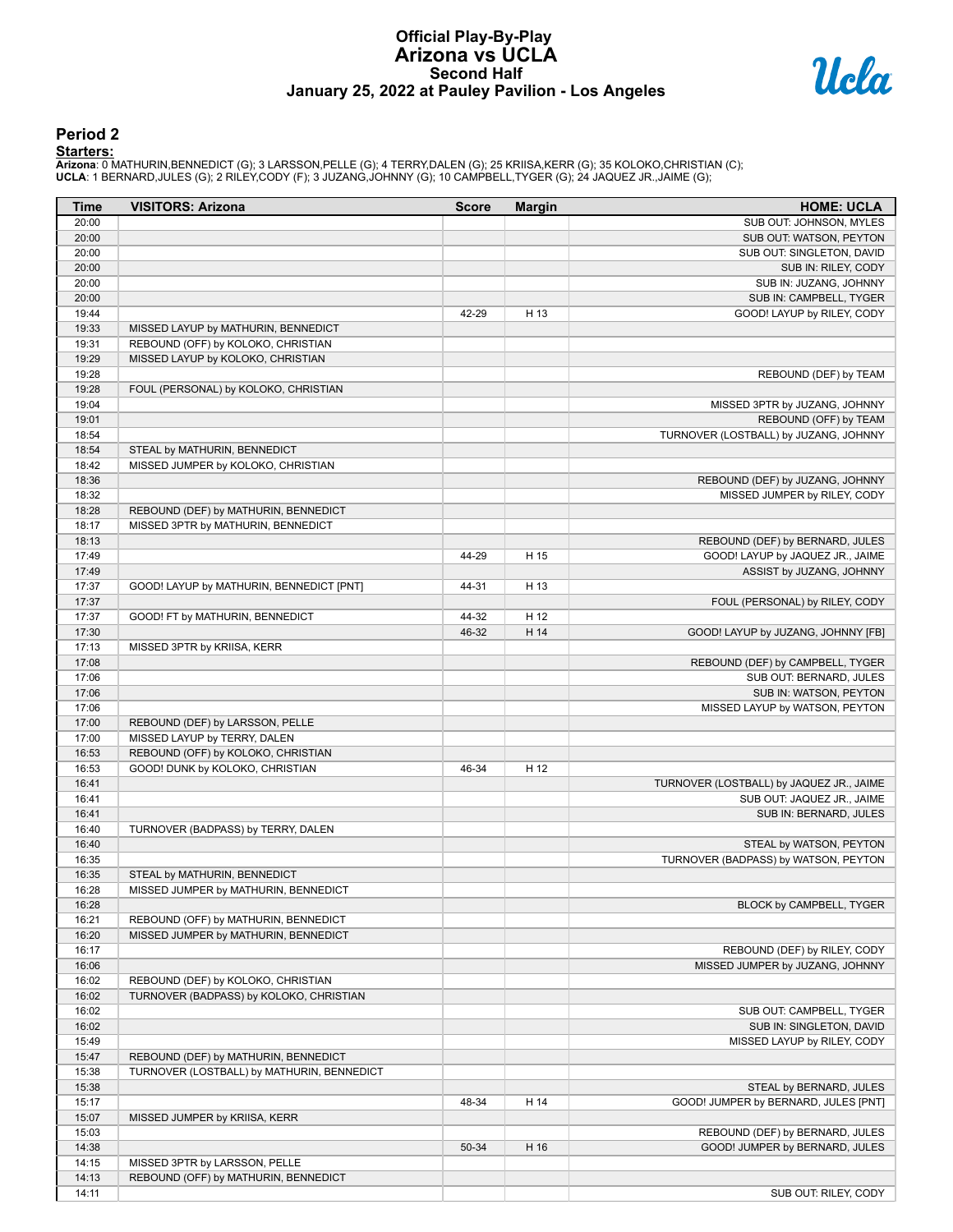| Time           | <b>VISITORS: Arizona</b>                                      | <b>Score</b> | <b>Margin</b> | <b>HOME: UCLA</b>                                               |
|----------------|---------------------------------------------------------------|--------------|---------------|-----------------------------------------------------------------|
| 14:11          |                                                               |              |               | SUB OUT: WATSON, PEYTON                                         |
| 14:11          |                                                               |              |               | SUB IN: JOHNSON, MYLES                                          |
| 14:11          |                                                               |              |               | SUB IN: JAQUEZ JR., JAIME                                       |
| 14:11          | SUB OUT: LARSSON, PELLE                                       |              |               |                                                                 |
| 14:11          | SUB OUT: KOLOKO, CHRISTIAN                                    |              |               |                                                                 |
| 14:11          | SUB IN: TUBELIS, AZUOLAS                                      |              |               |                                                                 |
| 14:11          | SUB IN: BALLO, OUMAR                                          |              |               |                                                                 |
| 14:10<br>14:10 | GOOD! LAYUP by MATHURIN, BENNEDICT [PNT]                      | 50-36        | H 14          |                                                                 |
| 14:10          |                                                               |              |               | FOUL (PERSONAL) by RILEY, CODY                                  |
| 14:10          | GOOD! FT by MATHURIN, BENNEDICT                               | 50-37        | H 13          |                                                                 |
| 14:09          |                                                               |              |               | SUB OUT: BERNARD, JULES                                         |
| 14:09          |                                                               |              |               | SUB IN: CAMPBELL, TYGER                                         |
| 13:52          |                                                               |              |               | MISSED JUMPER by JUZANG, JOHNNY                                 |
| 13:48          | REBOUND (DEF) by KRIISA, KERR                                 |              |               |                                                                 |
| 13:41          | MISSED JUMPER by KRIISA, KERR                                 |              |               |                                                                 |
| 13:38          | REBOUND (OFF) by TUBELIS, AZUOLAS                             |              |               |                                                                 |
| 13:37          | MISSED LAYUP by TUBELIS, AZUOLAS                              |              |               |                                                                 |
| 13:35          | REBOUND (OFF) by MATHURIN, BENNEDICT                          |              |               |                                                                 |
| 13:33          | GOOD! LAYUP by TUBELIS, AZUOLAS                               | 50-39        | H 11          |                                                                 |
| 13:33          | ASSIST by MATHURIN, BENNEDICT                                 |              |               |                                                                 |
| 13:33          |                                                               |              |               | FOUL (PERSONAL) by JOHNSON, MYLES                               |
| 13:33          |                                                               |              |               | SUB OUT: SINGLETON, DAVID                                       |
| 13:33          |                                                               |              |               | SUB IN: BERNARD, JULES                                          |
| 13:33          | GOOD! FT by TUBELIS, AZUOLAS                                  | 50-40        | H 10          |                                                                 |
| 13:24<br>13:24 | FOUL (PERSONAL) by BALLO, OUMAR                               | 51-40        | H 11          |                                                                 |
| 13:24          |                                                               |              |               | GOOD! FT by JAQUEZ JR., JAIME<br>MISSED FT by JAQUEZ JR., JAIME |
| 13:24          | REBOUND (DEF) by BALLO, OUMAR                                 |              |               |                                                                 |
| 13:12          | GOOD! 3PTR by TUBELIS, AZUOLAS                                | 51-43        | H 8           |                                                                 |
| 13:12          | ASSIST by KRIISA, KERR                                        |              |               |                                                                 |
| 12:56          |                                                               | 53-43        | H 10          | GOOD! LAYUP by JAQUEZ JR., JAIME [PNT]                          |
| 12:50          | GOOD! 3PTR by MATHURIN, BENNEDICT                             | 53-46        | H 7           |                                                                 |
| 12:50          | ASSIST by KRIISA, KERR                                        |              |               |                                                                 |
| 12:26          |                                                               | 56-46        | H 10          | GOOD! 3PTR by JAQUEZ JR., JAIME                                 |
| 12:10          | MISSED 3PTR by TERRY, DALEN                                   |              |               |                                                                 |
| 12:07          | REBOUND (OFF) by TUBELIS, AZUOLAS                             |              |               |                                                                 |
| 12:06          | MISSED LAYUP by TUBELIS, AZUOLAS                              |              |               |                                                                 |
| 12:03          | REBOUND (OFF) by TUBELIS, AZUOLAS                             |              |               |                                                                 |
| 11:58          | TURNOVER (TRAVEL) by BALLO, OUMAR                             |              |               |                                                                 |
| 11:58          |                                                               |              |               |                                                                 |
| 11:58          | SUB OUT: TERRY, DALEN                                         |              |               |                                                                 |
| 11:58<br>11:43 | SUB IN: KIER, JUSTIN                                          | 58-46        | H 12          | GOOD! LAYUP by JAQUEZ JR., JAIME                                |
| 11:19          | MISSED JUMPER by MATHURIN, BENNEDICT                          |              |               |                                                                 |
| 11:19          |                                                               |              |               | BLOCK by JAQUEZ JR., JAIME                                      |
| 11:15          |                                                               |              |               | REBOUND (DEF) by JAQUEZ JR., JAIME                              |
| 11:01          |                                                               | 60-46        | H 14          | GOOD! LAYUP by JOHNSON, MYLES                                   |
| 11:01          |                                                               |              |               | ASSIST by JUZANG, JOHNNY                                        |
| 11:01          | FOUL (PERSONAL) by TUBELIS, AZUOLAS                           |              |               |                                                                 |
| 11:01          |                                                               |              |               | SUB OUT: CAMPBELL, TYGER                                        |
| 11:01          |                                                               |              |               | SUB IN: WATSON, PEYTON                                          |
| 11:01          | SUB OUT: BALLO, OUMAR                                         |              |               |                                                                 |
| 11:01          | SUB IN: KOLOKO, CHRISTIAN                                     |              |               |                                                                 |
| 11:01          |                                                               | 61-46        | H 15          | GOOD! FT by JOHNSON, MYLES                                      |
| 10:41          | GOOD! 3PTR by KIER, JUSTIN                                    | 61-49        | H 12          |                                                                 |
| 10:41          | ASSIST by KRIISA, KERR                                        |              |               |                                                                 |
| 10:19          | FOUL (PERSONAL) by MATHURIN, BENNEDICT                        |              |               |                                                                 |
| 10:19          |                                                               |              |               | TURNOVER (BADPASS) by WATSON, PEYTON                            |
| 10:19          | STEAL by TUBELIS, AZUOLAS                                     |              |               |                                                                 |
| 10:13<br>10:09 | MISSED LAYUP by TUBELIS, AZUOLAS                              |              |               |                                                                 |
| 10:08          | REBOUND (OFF) by KIER, JUSTIN<br>MISSED LAYUP by KIER, JUSTIN |              |               |                                                                 |
| 10:08          |                                                               |              |               | BLOCK by WATSON, PEYTON                                         |
| 10:08          | REBOUND (OFF) by TEAM                                         |              |               |                                                                 |
| 10:08          |                                                               |              |               | SUB OUT: JOHNSON, MYLES                                         |
| 10:08          |                                                               |              |               | SUB IN: RILEY, CODY                                             |
| 10:08          |                                                               |              |               | FOUL (PERSONAL) by BERNARD, JULES                               |
| 10:08          | MISSED FT by KOLOKO, CHRISTIAN                                |              |               |                                                                 |
| 10:08          | REBOUND (OFF) by TEAM                                         |              |               |                                                                 |
| 10:08          |                                                               |              |               | SUB OUT: BERNARD, JULES                                         |
| 10:08          |                                                               |              |               | SUB IN: CAMPBELL, TYGER                                         |
| 10:08          | GOOD! FT by KOLOKO, CHRISTIAN                                 | 61-50        | H 11          |                                                                 |
| 09:44          |                                                               |              |               | MISSED 3PTR by JAQUEZ JR., JAIME                                |
| 09:40          | REBOUND (DEF) by KIER, JUSTIN                                 |              |               |                                                                 |
| 09:32          | MISSED LAYUP by MATHURIN, BENNEDICT                           |              |               |                                                                 |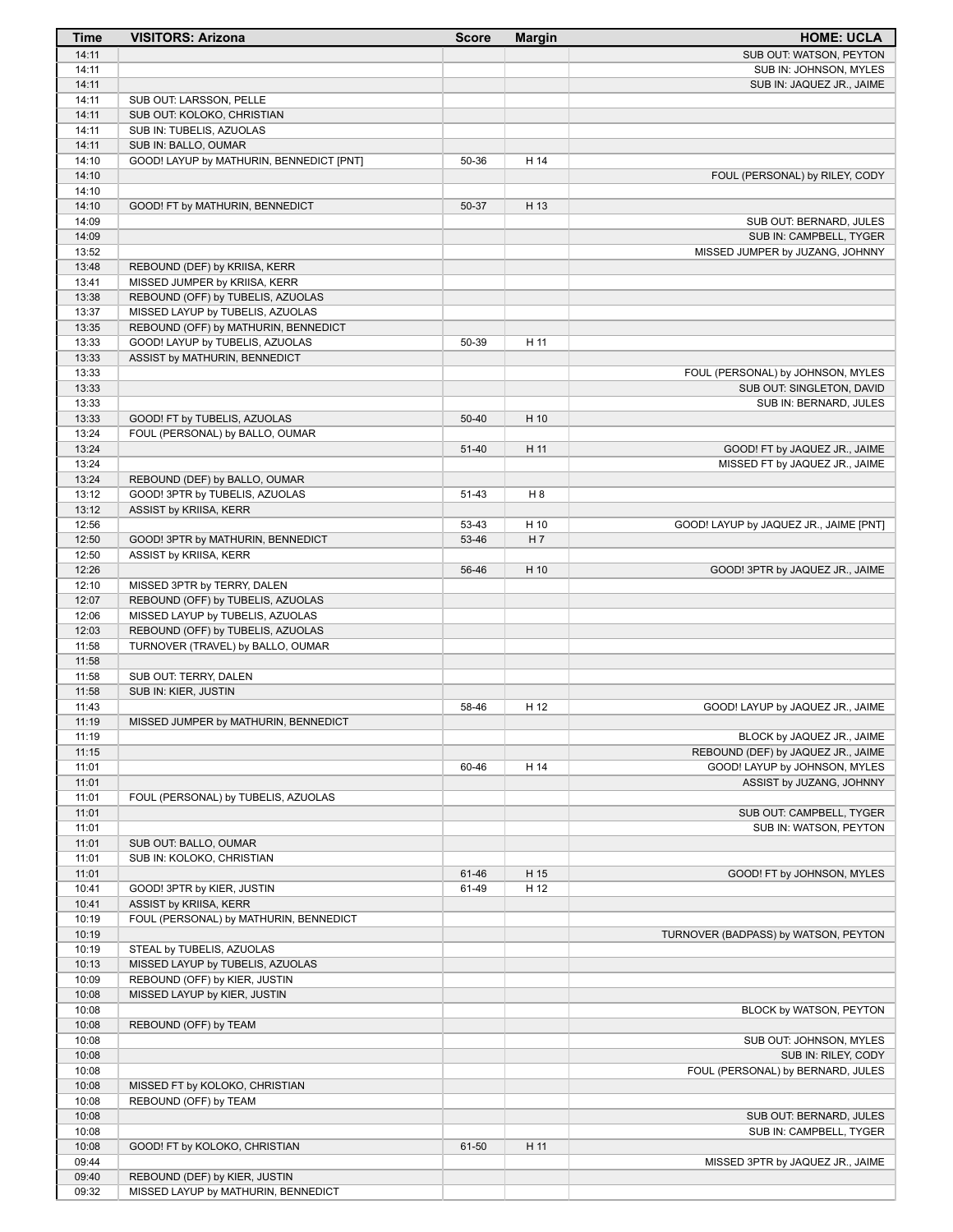| Time  | <b>VISITORS: Arizona</b>             | <b>Score</b> | <b>Margin</b> | <b>HOME: UCLA</b>                  |
|-------|--------------------------------------|--------------|---------------|------------------------------------|
| 09:32 |                                      |              |               | BLOCK by JAQUEZ JR., JAIME         |
| 09:30 | REBOUND (OFF) by TEAM                |              |               |                                    |
| 09:30 | SUB OUT: TUBELIS, AZUOLAS            |              |               |                                    |
| 09:30 | SUB IN: LARSSON, PELLE               |              |               |                                    |
| 09:22 | MISSED 3PTR by KRIISA, KERR          |              |               |                                    |
| 09:18 | REBOUND (OFF) by LARSSON, PELLE      |              |               |                                    |
| 09:11 | MISSED 3PTR by KRIISA, KERR          |              |               |                                    |
| 09:07 |                                      |              |               | REBOUND (DEF) by JUZANG, JOHNNY    |
| 08:49 |                                      |              |               | MISSED JUMPER by JUZANG, JOHNNY    |
| 08:44 | REBOUND (DEF) by MATHURIN, BENNEDICT |              |               |                                    |
| 08:37 | MISSED LAYUP by MATHURIN, BENNEDICT  |              |               |                                    |
| 08:37 |                                      |              |               | BLOCK by WATSON, PEYTON            |
| 08:32 |                                      |              |               | REBOUND (DEF) by CAMPBELL, TYGER   |
| 08:30 |                                      |              |               | MISSED 3PTR by WATSON, PEYTON      |
| 08:25 | REBOUND (DEF) by KIER, JUSTIN        |              |               |                                    |
| 08:21 | MISSED LAYUP by MATHURIN, BENNEDICT  |              |               |                                    |
| 08:20 | REBOUND (OFF) by MATHURIN, BENNEDICT |              |               |                                    |
| 08:20 |                                      |              |               | FOUL (PERSONAL) by WATSON, PEYTON  |
| 08:20 | TIMEOUT 30SEC                        |              |               |                                    |
| 08:20 |                                      |              |               |                                    |
| 08:20 |                                      |              |               | SUB OUT: RILEY, CODY               |
| 08:20 |                                      |              |               | SUB OUT: JUZANG, JOHNNY            |
| 08:20 |                                      |              |               | SUB OUT: WATSON, PEYTON            |
| 08:20 |                                      |              |               | SUB IN: BERNARD, JULES             |
| 08:20 |                                      |              |               | SUB IN: JOHNSON, MYLES             |
| 08:20 |                                      |              |               | SUB IN: SINGLETON, DAVID           |
| 08:20 | GOOD! FT by MATHURIN, BENNEDICT      | 61-51        | H 10          |                                    |
| 08:20 | MISSED FT by MATHURIN, BENNEDICT     |              |               |                                    |
| 08:20 |                                      |              |               | REBOUND (DEF) by SINGLETON, DAVID  |
| 07:59 |                                      |              |               | MISSED 3PTR by BERNARD, JULES      |
| 07:55 | REBOUND (DEF) by LARSSON, PELLE      |              |               |                                    |
| 07:43 | GOOD! LAYUP by KIER, JUSTIN          | 61-53        | H 8           |                                    |
| 07:19 |                                      | 64-53        | H 11          | GOOD! 3PTR by SINGLETON, DAVID     |
| 07:19 |                                      |              |               | ASSIST by CAMPBELL, TYGER          |
| 07:11 | MISSED 3PTR by KRIISA, KERR          |              |               |                                    |
| 07:06 |                                      |              |               | REBOUND (DEF) by BERNARD, JULES    |
| 06:51 |                                      |              |               | MISSED JUMPER by JAQUEZ JR., JAIME |
| 06:47 | REBOUND (DEF) by KOLOKO, CHRISTIAN   |              |               |                                    |
| 06:37 | MISSED LAYUP by MATHURIN, BENNEDICT  |              |               |                                    |
| 06:35 |                                      |              |               | REBOUND (DEF) by BERNARD, JULES    |
| 06:29 |                                      | 67-53        | H 14          | GOOD! 3PTR by BERNARD, JULES       |
| 06:29 |                                      |              |               | ASSIST by JAQUEZ JR., JAIME        |
| 06:11 | MISSED LAYUP by LARSSON, PELLE       |              |               |                                    |
| 06:11 |                                      |              |               | BLOCK by JAQUEZ JR., JAIME         |
| 06:05 |                                      |              |               | REBOUND (DEF) by BERNARD, JULES    |
| 05:51 |                                      |              |               | MISSED 3PTR by BERNARD, JULES      |
| 05:47 | REBOUND (DEF) by KIER, JUSTIN        |              |               |                                    |
| 05:35 | MISSED 3PTR by LARSSON, PELLE        |              |               |                                    |
| 05:34 |                                      |              |               |                                    |
| 05:34 |                                      |              |               | SUB OUT: SINGLETON, DAVID          |
| 05:34 |                                      |              |               | SUB IN: JUZANG, JOHNNY             |
| 05:34 | SUB OUT: KRIISA, KERR                |              |               |                                    |
| 05:34 | SUB IN: TERRY, DALEN                 |              |               |                                    |
| 05:33 |                                      |              |               | REBOUND (DEF) by TEAM              |
| 05:13 |                                      |              |               | MISSED LAYUP by JUZANG, JOHNNY     |
| 05:07 |                                      |              |               | REBOUND (OFF) by JOHNSON, MYLES    |
| 05:07 |                                      | 69-53        | H 16          | GOOD! LAYUP by JOHNSON, MYLES      |
| 04:51 | MISSED 3PTR by KIER, JUSTIN          |              |               |                                    |
| 04:48 |                                      |              |               | REBOUND (DEF) by CAMPBELL, TYGER   |
| 04:28 |                                      |              |               | MISSED JUMPER by JAQUEZ JR., JAIME |
| 04:24 | REBOUND (DEF) by TERRY, DALEN        |              |               |                                    |
| 04:16 | MISSED JUMPER by MATHURIN, BENNEDICT |              |               |                                    |
| 04:16 |                                      |              |               | BLOCK by JOHNSON, MYLES            |
| 04:11 | REBOUND (OFF) by KOLOKO, CHRISTIAN   |              |               |                                    |
| 04:02 | GOOD! JUMPER by KIER, JUSTIN [PNT]   | 69-55        | H 14          |                                    |
| 03:40 |                                      |              |               | MISSED JUMPER by JUZANG, JOHNNY    |
| 03:37 | REBOUND (DEF) by KIER, JUSTIN        |              |               |                                    |
| 03:33 | MISSED LAYUP by MATHURIN, BENNEDICT  |              |               |                                    |
| 03:31 |                                      |              |               | REBOUND (DEF) by TEAM              |
| 03:31 |                                      |              |               |                                    |
| 03:31 |                                      |              |               | SUB OUT: JOHNSON, MYLES            |
| 03:31 |                                      |              |               | SUB IN: RILEY, CODY                |
| 03:31 | SUB OUT: TERRY, DALEN                |              |               |                                    |
| 03:31 | SUB OUT: KIER, JUSTIN                |              |               |                                    |
| 03:31 | SUB IN: TUBELIS, AZUOLAS             |              |               |                                    |
| 03:31 | SUB IN: KRIISA, KERR                 |              |               |                                    |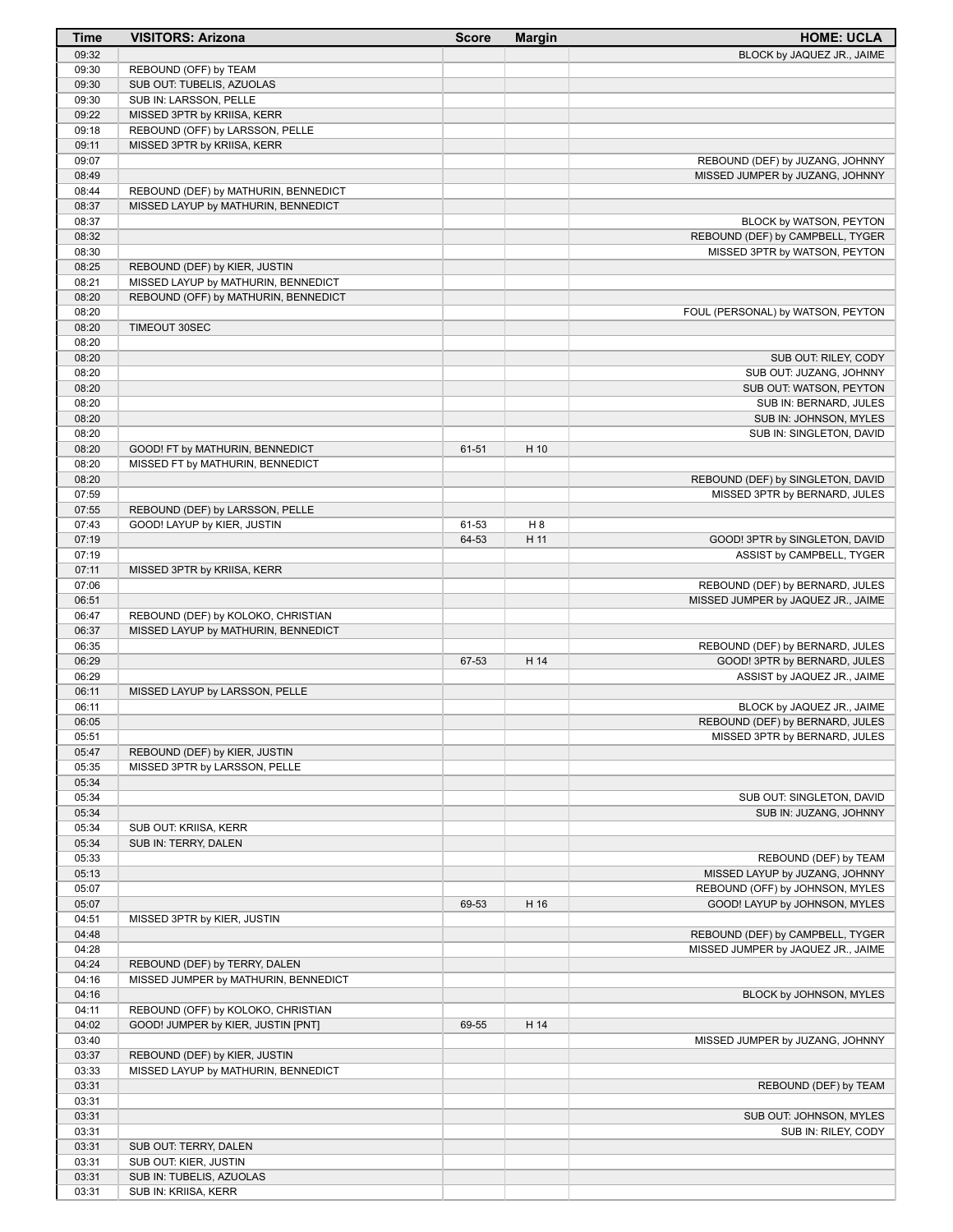| <b>Time</b> | <b>VISITORS: Arizona</b>                 | <b>Score</b> | <b>Margin</b> | <b>HOME: UCLA</b>                    |
|-------------|------------------------------------------|--------------|---------------|--------------------------------------|
| 03:09       |                                          |              |               | MISSED 3PTR by CAMPBELL, TYGER       |
| 03:04       | REBOUND (DEF) by MATHURIN, BENNEDICT     |              |               |                                      |
| 02:57       | MISSED 3PTR by KRIISA, KERR              |              |               |                                      |
| 02:54       |                                          |              |               | REBOUND (DEF) by TEAM                |
| 02:36       |                                          | $71 - 55$    | H 16          | GOOD! JUMPER by RILEY, CODY          |
| 02:36       |                                          |              |               | ASSIST by JAQUEZ JR., JAIME          |
| 02:15       | TURNOVER (BADPASS) by KOLOKO, CHRISTIAN  |              |               |                                      |
| 02:15       |                                          |              |               | STEAL by JAQUEZ JR., JAIME           |
| 01:50       |                                          | 73-55        | H 18          | GOOD! JUMPER by JUZANG, JOHNNY [PNT] |
| 01:40       | SUB OUT: MATHURIN, BENNEDICT             |              |               |                                      |
| 01:40       | SUB OUT: KOLOKO, CHRISTIAN               |              |               |                                      |
| 01:40       | SUB IN: TERRY, DALEN                     |              |               |                                      |
| 01:40       | SUB IN: BALLO, OUMAR                     |              |               |                                      |
| 01:40       |                                          |              |               | <b>TIMEOUT TEAM</b>                  |
| 01:34       | GOOD! DUNK by BALLO, OUMAR               | 73-57        | H 16          |                                      |
| 01:34       | ASSIST by TUBELIS, AZUOLAS               |              |               |                                      |
| 01:10       |                                          | 75-57        | H 18          | GOOD! JUMPER by BERNARD, JULES [PNT] |
| 00:58       | GOOD! DUNK by BALLO, OUMAR               | 75-59        | H 16          |                                      |
| 00:58       | ASSIST by TUBELIS, AZUOLAS               |              |               |                                      |
| 00:33       |                                          |              |               | MISSED 3PTR by JUZANG, JOHNNY        |
| 00:29       | REBOUND (DEF) by TUBELIS, AZUOLAS        |              |               |                                      |
| 00:25       | FOUL (OFF) by TUBELIS, AZUOLAS           |              |               |                                      |
| 00:25       | TURNOVER (OFFENSIVE) by TUBELIS, AZUOLAS |              |               |                                      |
| 00:25       |                                          |              |               | SUB OUT: JUZANG, JOHNNY              |
| 00:25       |                                          |              |               | SUB OUT: CAMPBELL, TYGER             |
| 00:25       |                                          |              |               | SUB IN: WATSON, PEYTON               |
| 00:25       |                                          |              |               | SUB IN: SINGLETON, DAVID             |
| 00:25       | SUB OUT: TUBELIS, AZUOLAS                |              |               |                                      |
| 00:25       | SUB OUT: KRIISA, KERR                    |              |               |                                      |
| 00:25       | SUB IN: NOWELL, SHANE                    |              |               |                                      |
| 00:25       | SUB IN: BAL, ADAMA                       |              |               |                                      |

# **Arizona 59, UCLA 75**

| <b>Points (This Period)</b> | <b>UoA</b>     | UCL            |
|-----------------------------|----------------|----------------|
| In the Paint                | 16             | 20             |
| Off Turns                   |                |                |
| 2nd Chance                  |                |                |
| Fast Break                  |                |                |
| Bench                       | 17             |                |
| Per Poss                    | 0.833<br>14/36 | 1.000<br>16/35 |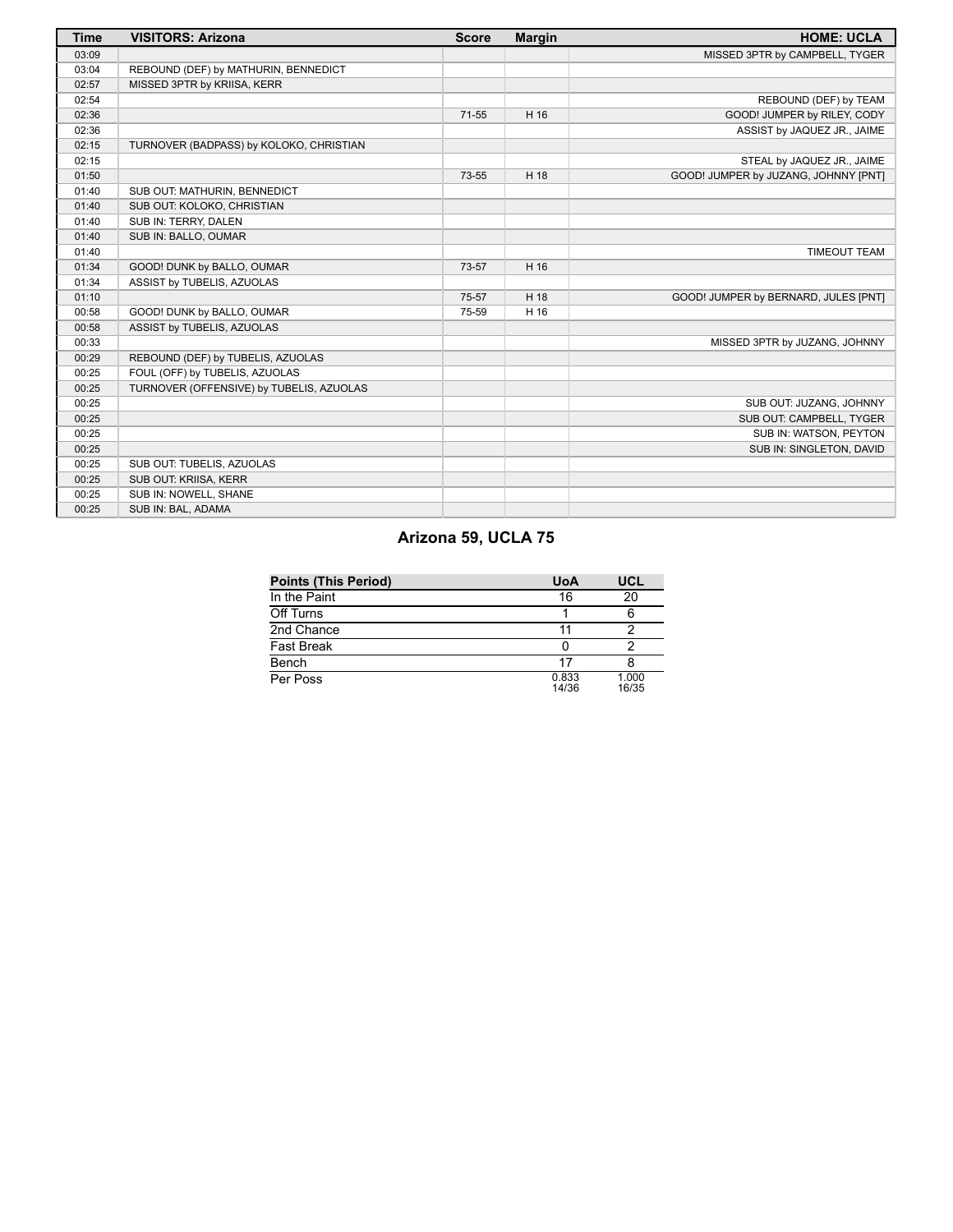# **Official Scoring/Possession Reference Chart Arizona vs UCLA Period 1 January 25, 2022 at Pauley Pavilion - Los Angeles**



**Period 1**

#### **Starters:**

Arizona: 0 MATHURIN,BENNEDICT (G); 3 LARSSON,PELLE (G); 4 TERRY,DALEN (G); 25 KRIISA,KERR (G); 35 KOLOKO,CHRISTIAN (C);<br>**UCLA**: 1 BERNARD,JULES (G); 2 RILEY,CODY (F); 3 JUZANG,JOHNNY (G); 10 CAMPBELL,TYGER (G); 24 JAQUEZ J

| <b>Time</b> | <b>VISITORS: Arizona</b>               | <b>Score</b> | <b>Margin</b>  | <b>HOME: UCLA</b>                  |
|-------------|----------------------------------------|--------------|----------------|------------------------------------|
| 19:46       | GOOD! 3PTR by LARSSON, PELLE           | $0 - 3$      | $V_3$          |                                    |
| 19:25       |                                        | $3 - 3$      | $\mathsf{T}$   | GOOD! 3PTR by JUZANG, JOHNNY       |
| 19:02       |                                        | $5-3$        | H <sub>2</sub> | GOOD! JUMPER by CAMPBELL, TYGER    |
| 18:14       | GOOD! DUNK by KOLOKO, CHRISTIAN        | $5-5$        | $\top$         |                                    |
| 17:53       |                                        | $7 - 5$      | H <sub>2</sub> | GOOD! LAYUP by RILEY, CODY         |
| 17:40       | GOOD! 3PTR by MATHURIN, BENNEDICT      | $7-8$        | V <sub>1</sub> |                                    |
| 17:26       |                                        | $10 - 8$     | H <sub>2</sub> | GOOD! 3PTR by CAMPBELL, TYGER      |
| 17:10       | GOOD! 3PTR by LARSSON, PELLE           | $10 - 11$    | V <sub>1</sub> |                                    |
| 16:50       |                                        | $12 - 11$    | H <sub>1</sub> | GOOD! JUMPER by CAMPBELL, TYGER    |
| 16:29       | GOOD! 3PTR by MATHURIN, BENNEDICT [FB] | $12 - 14$    | V <sub>2</sub> |                                    |
| 15:50       | GOOD! DUNK by KOLOKO, CHRISTIAN        | $12 - 16$    | V <sub>4</sub> |                                    |
| 15:29       |                                        | 14-16        | V <sub>2</sub> | GOOD! JUMPER by JUZANG, JOHNNY     |
| 14:50       |                                        | $17 - 16$    | H1             | GOOD! 3PTR by JUZANG, JOHNNY       |
| 11:41       |                                        | 19-16        | $H_3$          | GOOD! JUMPER by RILEY, CODY        |
| 11:06       |                                        | $22 - 16$    | H <sub>6</sub> | GOOD! 3PTR by JUZANG, JOHNNY       |
| 10:10       |                                        | 24-16        | H <sub>8</sub> | GOOD! JUMPER by CAMPBELL, TYGER    |
| 09:51       | GOOD! DUNK by KOLOKO, CHRISTIAN        | 24-18        | H <sub>6</sub> |                                    |
| 08:59       |                                        | $26 - 18$    | H <sub>8</sub> | GOOD! LAYUP by BERNARD, JULES      |
| 08:48       | GOOD! JUMPER by TUBELIS, AZUOLAS [PNT] | 26-20        | H <sub>6</sub> |                                    |
| 08:15       |                                        | 27-20        | H <sub>7</sub> | GOOD! FT by SINGLETON, DAVID       |
| 06:10       |                                        | 29-20        | H 9            | GOOD! LAYUP by RILEY, CODY         |
| 04:22       | GOOD! DUNK by BALLO, OUMAR             | 29-22        | H 7            |                                    |
| 04:05       |                                        | 32-22        | H 10           | GOOD! 3PTR by WATSON, PEYTON       |
| 03:34       |                                        | 34-22        | H 12           | GOOD! LAYUP by WATSON, PEYTON [FB] |
| 03:24       | GOOD! FT by BALLO, OUMAR               | 34-23        | H 11           |                                    |
| 03:13       |                                        | 36-23        | H 13           | GOOD! JUMPER by BERNARD, JULES     |
| 02:56       | GOOD! LAYUP by LARSSON, PELLE          | 36-25        | H 11           |                                    |
| 02:02       |                                        | 38-25        | H 13           | GOOD! JUMPER by RILEY, CODY        |
| 01:25       |                                        | 40-25        | H 15           | GOOD! JUMPER by BERNARD, JULES     |
| 01:05       | GOOD! DUNK by KOLOKO, CHRISTIAN        | 40-27        | H 13           |                                    |
| 00:02       | GOOD! LAYUP by LARSSON, PELLE [PNT]    | 40-29        | H 11           |                                    |

**Arizona 29, UCLA 40**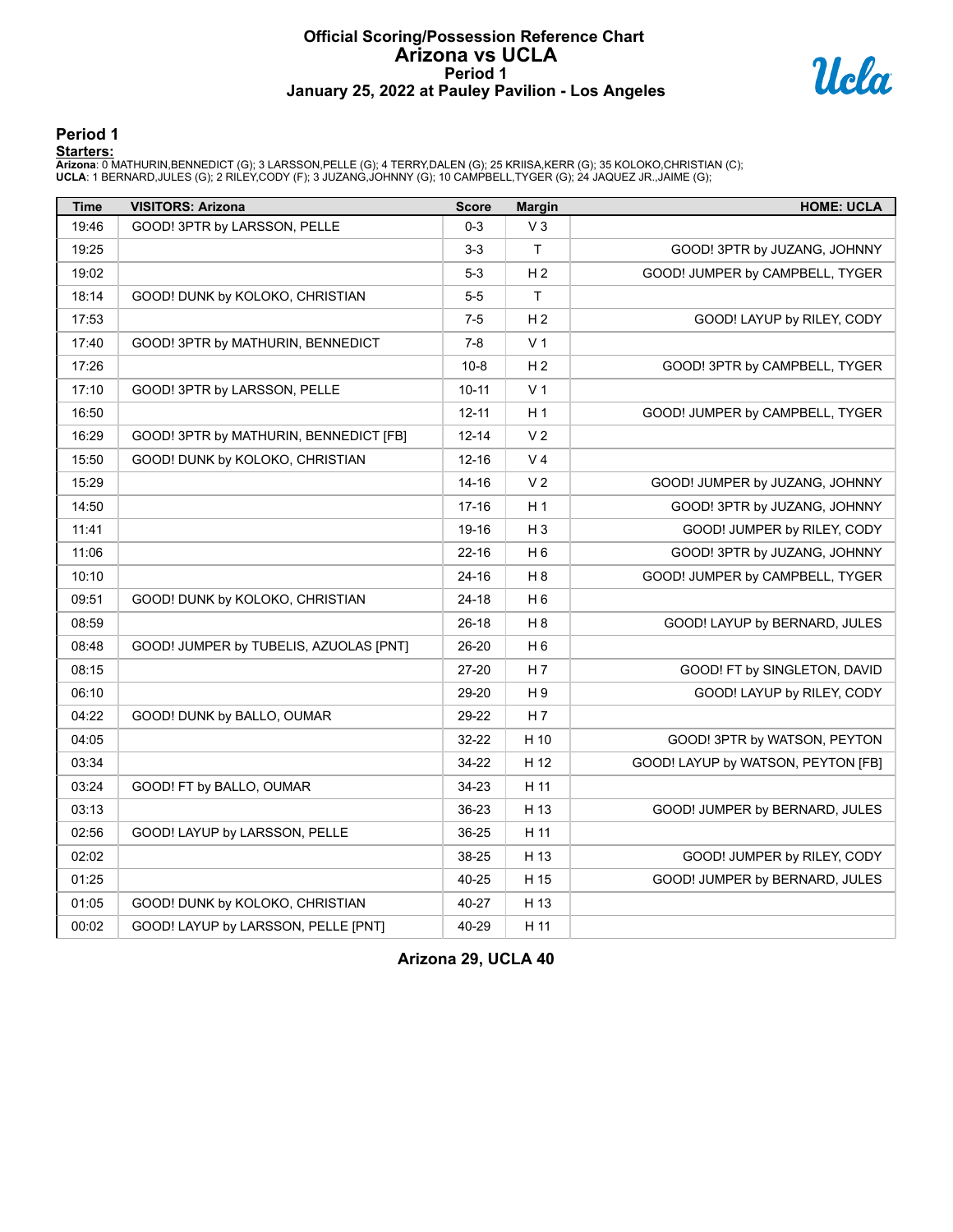# **Official Scoring/Possession Reference Chart Arizona vs UCLA Period 2 January 25, 2022 at Pauley Pavilion - Los Angeles**



#### **Period 2**

#### **Starters:**

Arizona: 0 MATHURIN,BENNEDICT (G); 3 LARSSON,PELLE (G); 4 TERRY,DALEN (G); 25 KRIISA,KERR (G); 35 KOLOKO,CHRISTIAN (C);<br>**UCLA**: 1 BERNARD,JULES (G); 2 RILEY,CODY (F); 3 JUZANG,JOHNNY (G); 10 CAMPBELL,TYGER (G); 24 JAQUEZ J

| <b>Time</b> | <b>VISITORS: Arizona</b>                 | <b>Score</b> | <b>Margin</b> | <b>HOME: UCLA</b>                      |
|-------------|------------------------------------------|--------------|---------------|----------------------------------------|
| 19:44       |                                          | 42-29        | H 13          | GOOD! LAYUP by RILEY, CODY             |
| 17:49       |                                          | 44-29        | H 15          | GOOD! LAYUP by JAQUEZ JR., JAIME       |
| 17:37       | GOOD! LAYUP by MATHURIN, BENNEDICT [PNT] | 44-31        | H 13          |                                        |
| 17:37       | GOOD! FT by MATHURIN, BENNEDICT          | 44-32        | H 12          |                                        |
| 17:30       |                                          | 46-32        | H 14          | GOOD! LAYUP by JUZANG, JOHNNY [FB]     |
| 16:53       | GOOD! DUNK by KOLOKO, CHRISTIAN          | 46-34        | H 12          |                                        |
| 15:17       |                                          | 48-34        | H 14          | GOOD! JUMPER by BERNARD, JULES [PNT]   |
| 14:38       |                                          | 50-34        | H 16          | GOOD! JUMPER by BERNARD, JULES         |
| 14:10       | GOOD! LAYUP by MATHURIN, BENNEDICT [PNT] | 50-36        | H 14          |                                        |
| 14:10       | GOOD! FT by MATHURIN, BENNEDICT          | 50-37        | H 13          |                                        |
| 13:33       | GOOD! LAYUP by TUBELIS, AZUOLAS          | 50-39        | H 11          |                                        |
| 13:33       | GOOD! FT by TUBELIS, AZUOLAS             | 50-40        | H 10          |                                        |
| 13:24       |                                          | 51-40        | H 11          | GOOD! FT by JAQUEZ JR., JAIME          |
| 13:12       | GOOD! 3PTR by TUBELIS, AZUOLAS           | 51-43        | H 8           |                                        |
| 12:56       |                                          | 53-43        | H 10          | GOOD! LAYUP by JAQUEZ JR., JAIME [PNT] |
| 12:50       | GOOD! 3PTR by MATHURIN, BENNEDICT        | 53-46        | H 7           |                                        |
| 12:26       |                                          | 56-46        | H 10          | GOOD! 3PTR by JAQUEZ JR., JAIME        |
| 11:43       |                                          | 58-46        | H 12          | GOOD! LAYUP by JAQUEZ JR., JAIME       |
| 11:01       |                                          | 60-46        | H 14          | GOOD! LAYUP by JOHNSON, MYLES          |
| 11:01       |                                          | 61-46        | H 15          | GOOD! FT by JOHNSON, MYLES             |
| 10:41       | GOOD! 3PTR by KIER, JUSTIN               | 61-49        | H 12          |                                        |
| 10:08       | GOOD! FT by KOLOKO, CHRISTIAN            | 61-50        | H 11          |                                        |
| 08:20       | GOOD! FT by MATHURIN, BENNEDICT          | 61-51        | H 10          |                                        |
| 07:43       | GOOD! LAYUP by KIER, JUSTIN              | 61-53        | H 8           |                                        |
| 07:19       |                                          | 64-53        | H 11          | GOOD! 3PTR by SINGLETON, DAVID         |
| 06:29       |                                          | 67-53        | H 14          | GOOD! 3PTR by BERNARD, JULES           |
| 05:07       |                                          | 69-53        | H 16          | GOOD! LAYUP by JOHNSON, MYLES          |
| 04:02       | GOOD! JUMPER by KIER, JUSTIN [PNT]       | 69-55        | H 14          |                                        |
| 02:36       |                                          | 71-55        | H 16          | GOOD! JUMPER by RILEY, CODY            |
| 01:50       |                                          | 73-55        | H 18          | GOOD! JUMPER by JUZANG, JOHNNY [PNT]   |
| 01:34       | GOOD! DUNK by BALLO, OUMAR               | 73-57        | H 16          |                                        |
| 01:10       |                                          | 75-57        | H 18          | GOOD! JUMPER by BERNARD, JULES [PNT]   |
| 00:58       | GOOD! DUNK by BALLO, OUMAR               | 75-59        | H 16          |                                        |

**Arizona 59, UCLA 75**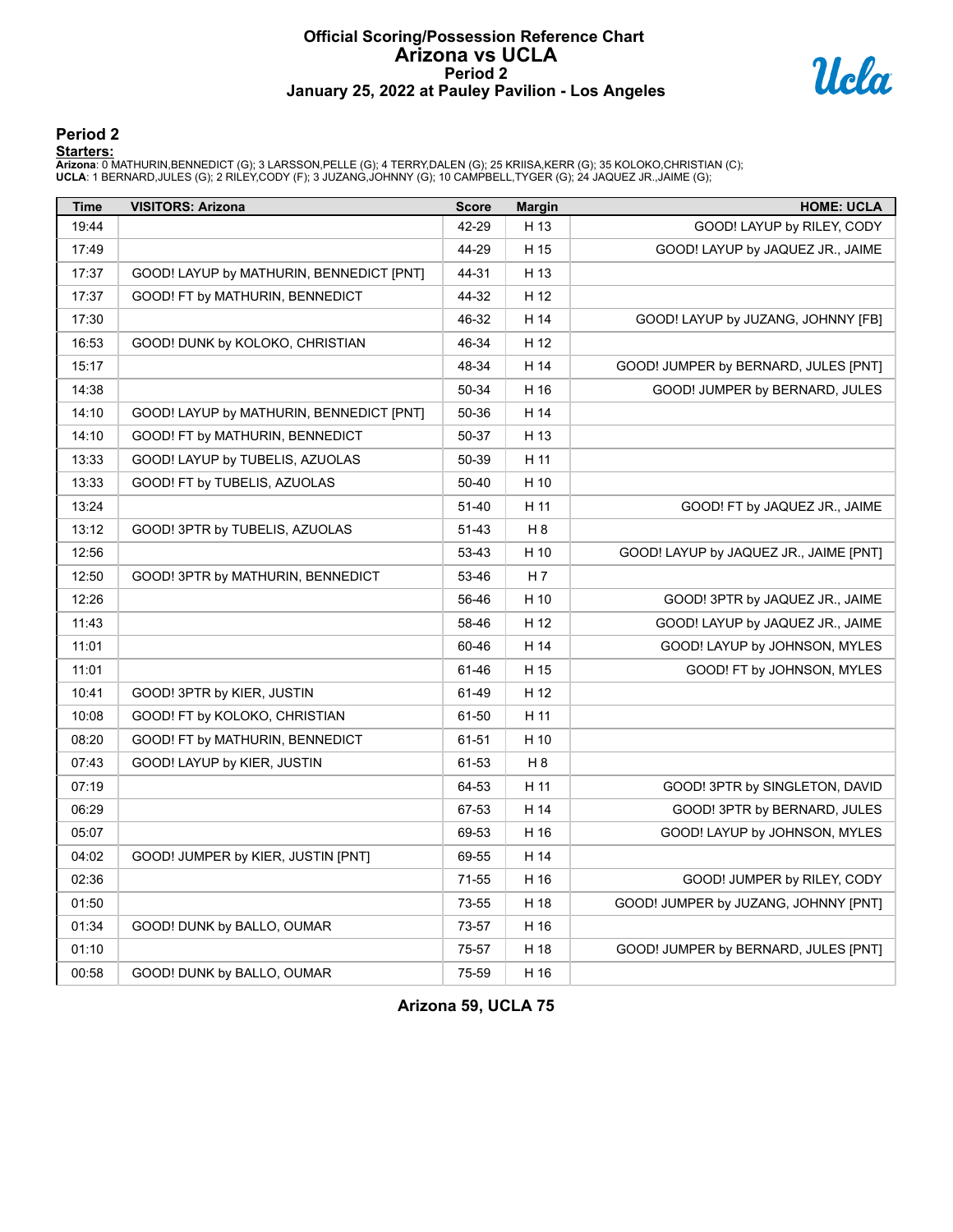# **Official Substitutions Log Arizona vs UCLA Period 1 January 25, 2022 at Pauley Pavilion - Los Angeles**



| <b>VISITORS: Arizona</b>       | <b>Time</b> | <b>Score</b> | <b>HOME: UCLA</b>                                      |
|--------------------------------|-------------|--------------|--------------------------------------------------------|
| 0 MATHURIN, BENNEDICT          |             |              | 1 BERNARD, JULES                                       |
| 3 LARSSON, PELLE               |             |              | 2 RILEY, CODY                                          |
| 4 TERRY, DALEN                 |             |              | 3 JUZANG, JOHNNY                                       |
| 25 KRIISA, KERR                |             |              | 10 CAMPBELL, TYGER                                     |
| 35 KOLOKO, CHRISTIAN           |             |              | 24 JAQUEZ JR., JAIME                                   |
|                                | 14:01       | $16-17$      | SUB OUT: RILEY,CODY                                    |
|                                | 14:01       |              | SUB IN: JOHNSON, MYLES                                 |
| SUB OUT: 3 LARSSON, PELLE      | 13:55       | $16-17$      |                                                        |
| SUB OUT: 35 KOLOKO, CHRISTIAN  | 13:55       |              |                                                        |
| SUB IN: 5 KIER, JUSTIN         | 13:55       |              |                                                        |
| SUB IN: 11 BALLO, OUMAR        | 13:55       |              |                                                        |
|                                | 12:38       | $16-17$      | SUB OUT: BERNARD, JULES                                |
|                                | 12:38       |              | SUB IN: SINGLETON, DAVID                               |
|                                | 11:58       | $16-17$      | SUB OUT: JOHNSON, MYLES                                |
|                                | 11:58       |              | SUB IN: RILEY, CODY                                    |
| SUB OUT: 4 TERRY, DALEN        | 11:58       |              |                                                        |
| SUB OUT: 11 BALLO, OUMAR       | 11:58       |              |                                                        |
| SUB OUT: 25 KRIISA, KERR       | 11:58       |              |                                                        |
| SUB IN: 3 LARSSON, PELLE       | 11:58       |              |                                                        |
| SUB IN: 10 TUBELIS, AZUOLAS    | 11:58       |              |                                                        |
| SUB IN: 35 KOLOKO, CHRISTIAN   | 11:58       |              |                                                        |
|                                | 09:19       | 18-24        | SUB OUT: RILEY, CODY                                   |
|                                |             |              |                                                        |
|                                | 09:19       |              | SUB OUT: CAMPBELL, TYGER<br>SUB OUT: JAQUEZ JR., JAIME |
|                                | 09:19       |              |                                                        |
|                                | 09:19       |              | SUB IN: BERNARD, JULES                                 |
|                                | 09:19       |              | SUB IN: JOHNSON, MYLES                                 |
|                                | 09:19       |              | SUB IN: WATSON, PEYTON                                 |
| SUB OUT: 0 MATHURIN, BENNEDICT | 09:19       |              |                                                        |
| SUB OUT: 5 KIER, JUSTIN        | 09:19       |              |                                                        |
| SUB IN: 4 TERRY, DALEN         | 09:19       |              |                                                        |
| SUB IN: 25 KRIISA, KERR        | 09:19       |              |                                                        |
| SUB OUT: 10 TUBELIS, AZUOLAS   | 07:23       | 20-27        |                                                        |
| SUB IN: 0 MATHURIN, BENNEDICT  | 07:23       |              |                                                        |
|                                | 06:36       | $20 - 27$    | SUB OUT: JUZANG, JOHNNY                                |
|                                | 06:36       |              | SUB IN: CAMPBELL, TYGER                                |
|                                | 06:35       | 20-27        | SUB OUT: BERNARD, JULES                                |
|                                | 06:35       |              | SUB IN: JAQUEZ JR., JAIME                              |
|                                | 06:35       |              | SUB OUT: JOHNSON, MYLES                                |
|                                | 06:35       |              | SUB IN: RILEY, CODY                                    |
| SUB OUT: 4 TERRY, DALEN        | 05:35       | 20-29        |                                                        |
| SUB IN: 11 BALLO, OUMAR        | 05:35       |              |                                                        |
|                                | 04:34       | 20-29        | SUB OUT: CAMPBELL, TYGER                               |
|                                | 04:34       |              | SUB OUT: SINGLETON, DAVID                              |
|                                | 04:34       |              | SUB IN: BERNARD, JULES                                 |
|                                | 04:34       |              | SUB IN: JUZANG, JOHNNY                                 |
| SUB OUT: 35 KOLOKO, CHRISTIAN  | 03:51       | 22-32        |                                                        |
| SUB IN: 10 TUBELIS, AZUOLAS    | 03:51       |              |                                                        |
|                                | 03:24       | 22-34        | SUB OUT: JUZANG, JOHNNY                                |
|                                | 03:24       |              | SUB IN: SINGLETON, DAVID                               |
| SUB OUT: 0 MATHURIN, BENNEDICT | 03:24       |              |                                                        |
| SUB IN: 5 KIER, JUSTIN         | 03:24       |              |                                                        |
|                                | 01:28       | 25-38        | SUB OUT: RILEY, CODY                                   |
|                                | 01:28       |              | SUB IN: JOHNSON, MYLES                                 |
| SUB OUT: 5 KIER, JUSTIN        | 01:28       |              |                                                        |
| SUB OUT: 11 BALLO, OUMAR       | 01:28       |              |                                                        |
| SUB IN: 4 TERRY, DALEN         | 01:28       |              |                                                        |
| SUB IN: 35 KOLOKO, CHRISTIAN   | 01:28       |              |                                                        |
| SUB OUT: 10 TUBELIS, AZUOLAS   | 01:28       |              |                                                        |
| SUB IN: 0 MATHURIN, BENNEDICT  | 01:28       |              |                                                        |
|                                |             |              |                                                        |

**Arizona 29, UCLA 40**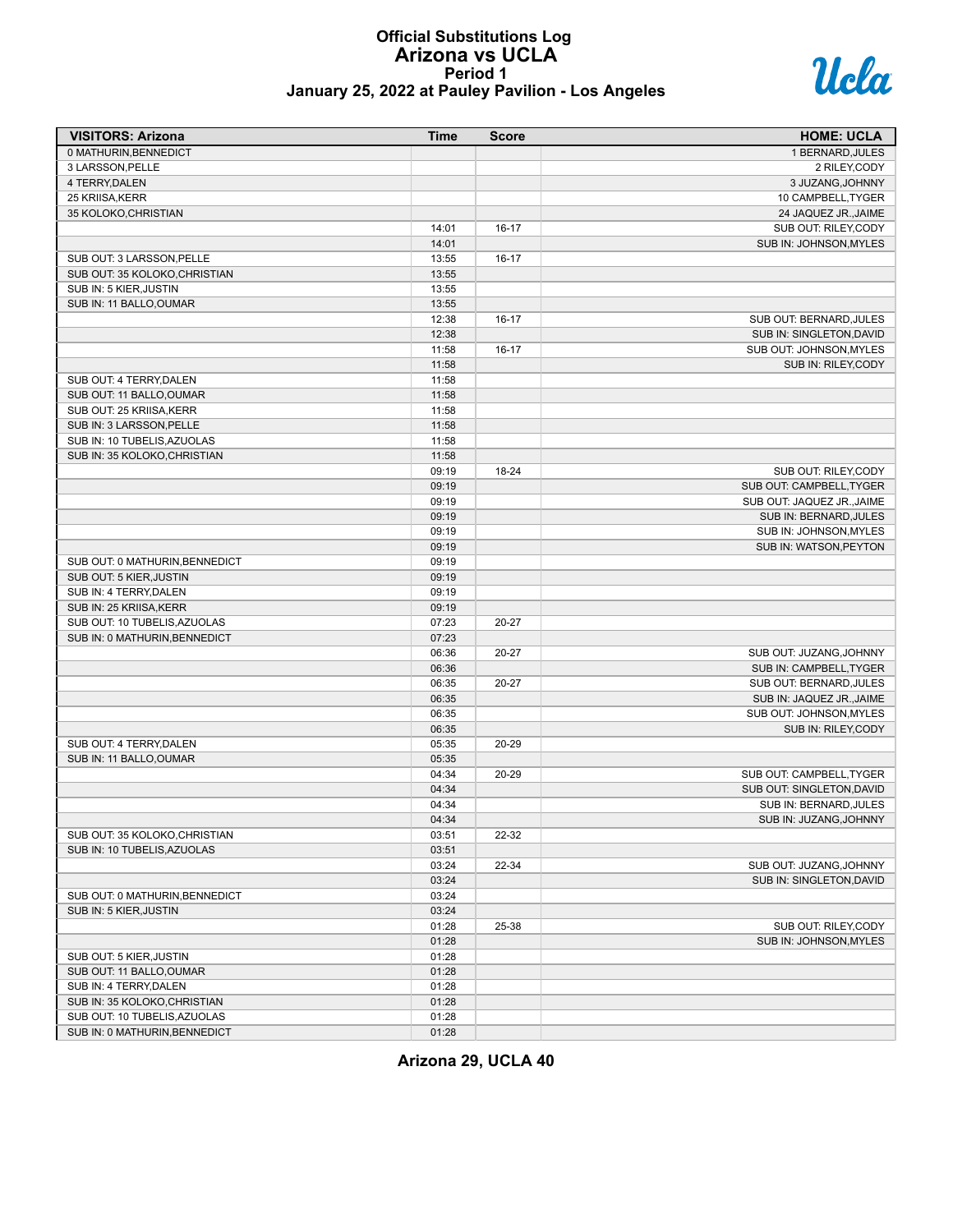# **Official Substitutions Log Arizona vs UCLA Period 2 January 25, 2022 at Pauley Pavilion - Los Angeles**



| <b>VISITORS: Arizona</b>       | Time  | <b>Score</b>             | <b>HOME: UCLA</b>          |
|--------------------------------|-------|--------------------------|----------------------------|
| 0 MATHURIN, BENNEDICT          |       |                          | 1 BERNARD, JULES           |
| 3 LARSSON, PELLE               |       |                          | 2 RILEY, CODY              |
| 4 TERRY, DALEN                 |       |                          | 3 JUZANG, JOHNNY           |
| 25 KRIISA, KERR                |       |                          | 10 CAMPBELL, TYGER         |
| 35 KOLOKO, CHRISTIAN           |       |                          | 24 JAQUEZ JR., JAIME       |
|                                | 20:00 | $\overline{\phantom{a}}$ | SUB OUT: JOHNSON, MYLES    |
|                                | 20:00 |                          | SUB OUT: WATSON, PEYTON    |
|                                | 20:00 |                          | SUB OUT: SINGLETON, DAVID  |
|                                | 20:00 |                          | SUB IN: RILEY, CODY        |
|                                | 20:00 |                          | SUB IN: JUZANG, JOHNNY     |
|                                | 20:00 |                          | SUB IN: CAMPBELL, TYGER    |
|                                | 17:06 | 32-46                    | SUB OUT: BERNARD, JULES    |
|                                | 17:06 |                          | SUB IN: WATSON, PEYTON     |
|                                | 16:41 | 34-46                    | SUB OUT: JAQUEZ JR., JAIME |
|                                | 16:41 |                          | SUB IN: BERNARD, JULES     |
|                                | 16:02 | 34-46                    | SUB OUT: CAMPBELL, TYGER   |
|                                | 16:02 |                          | SUB IN: SINGLETON, DAVID   |
|                                | 14:11 | 34-50                    | SUB OUT: RILEY, CODY       |
|                                | 14:11 |                          | SUB OUT: WATSON, PEYTON    |
|                                | 14:11 |                          | SUB IN: JOHNSON, MYLES     |
|                                | 14:11 |                          | SUB IN: JAQUEZ JR., JAIME  |
| SUB OUT: 3 LARSSON, PELLE      | 14:11 |                          |                            |
| SUB OUT: 35 KOLOKO, CHRISTIAN  | 14:11 |                          |                            |
| SUB IN: 10 TUBELIS, AZUOLAS    | 14:11 |                          |                            |
| SUB IN: 11 BALLO, OUMAR        | 14:11 |                          |                            |
|                                | 14:09 | 37-50                    | SUB OUT: BERNARD, JULES    |
|                                | 14:09 |                          | SUB IN: CAMPBELL.TYGER     |
|                                | 13:33 | 39-50                    | SUB OUT: SINGLETON, DAVID  |
|                                | 13:33 |                          | SUB IN: BERNARD, JULES     |
| SUB OUT: 4 TERRY, DALEN        | 11:58 | 46-56                    |                            |
| SUB IN: 5 KIER, JUSTIN         | 11:58 |                          |                            |
|                                | 11:01 | 46-60                    | SUB OUT: CAMPBELL, TYGER   |
|                                | 11:01 |                          | SUB IN: WATSON, PEYTON     |
| SUB OUT: 11 BALLO, OUMAR       | 11:01 |                          |                            |
| SUB IN: 35 KOLOKO, CHRISTIAN   | 11:01 |                          |                            |
|                                | 10:08 | 49-61                    | SUB OUT: JOHNSON, MYLES    |
|                                | 10:08 |                          | SUB IN: RILEY,CODY         |
|                                | 10:08 |                          | SUB OUT: BERNARD, JULES    |
|                                | 10:08 |                          | SUB IN: CAMPBELL, TYGER    |
| SUB OUT: 10 TUBELIS, AZUOLAS   | 09:30 | $50 - 61$                |                            |
| SUB IN: 3 LARSSON, PELLE       | 09:30 |                          |                            |
|                                | 08:20 | $50 - 61$                | SUB OUT: RILEY,CODY        |
|                                | 08:20 |                          | SUB OUT: JUZANG, JOHNNY    |
|                                | 08:20 |                          | SUB OUT: WATSON, PEYTON    |
|                                | 08:20 |                          | SUB IN: BERNARD, JULES     |
|                                | 08:20 |                          | SUB IN: JOHNSON, MYLES     |
|                                | 08:20 |                          | SUB IN: SINGLETON, DAVID   |
|                                | 05:34 | 53-67                    | SUB OUT: SINGLETON, DAVID  |
|                                | 05:34 |                          | SUB IN: JUZANG, JOHNNY     |
| SUB OUT: 25 KRIISA, KERR       | 05:34 |                          |                            |
| SUB IN: 4 TERRY, DALEN         | 05:34 |                          |                            |
|                                | 03:31 | 55-69                    | SUB OUT: JOHNSON, MYLES    |
|                                | 03:31 |                          | SUB IN: RILEY, CODY        |
| SUB OUT: 4 TERRY, DALEN        | 03:31 |                          |                            |
| SUB OUT: 5 KIER, JUSTIN        | 03:31 |                          |                            |
| SUB IN: 10 TUBELIS, AZUOLAS    | 03:31 |                          |                            |
| SUB IN: 25 KRIISA, KERR        | 03:31 |                          |                            |
| SUB OUT: 0 MATHURIN, BENNEDICT | 01:40 | 55-73                    |                            |
| SUB OUT: 35 KOLOKO, CHRISTIAN  | 01:40 |                          |                            |
| SUB IN: 4 TERRY, DALEN         | 01:40 |                          |                            |
| SUB IN: 11 BALLO, OUMAR        | 01:40 |                          |                            |
|                                | 00:25 | 59-75                    | SUB OUT: JUZANG, JOHNNY    |
|                                | 00:25 |                          | SUB OUT: CAMPBELL, TYGER   |
|                                | 00:25 |                          | SUB IN: WATSON, PEYTON     |
|                                | 00:25 |                          | SUB IN: SINGLETON, DAVID   |
| SUB OUT: 10 TUBELIS, AZUOLAS   | 00:25 |                          |                            |
| SUB OUT: 25 KRIISA, KERR       | 00:25 |                          |                            |
| SUB IN: 1 NOWELL, SHANE        | 00:25 |                          |                            |
| SUB IN: 2 BAL, ADAMA           | 00:25 |                          |                            |
|                                |       |                          |                            |